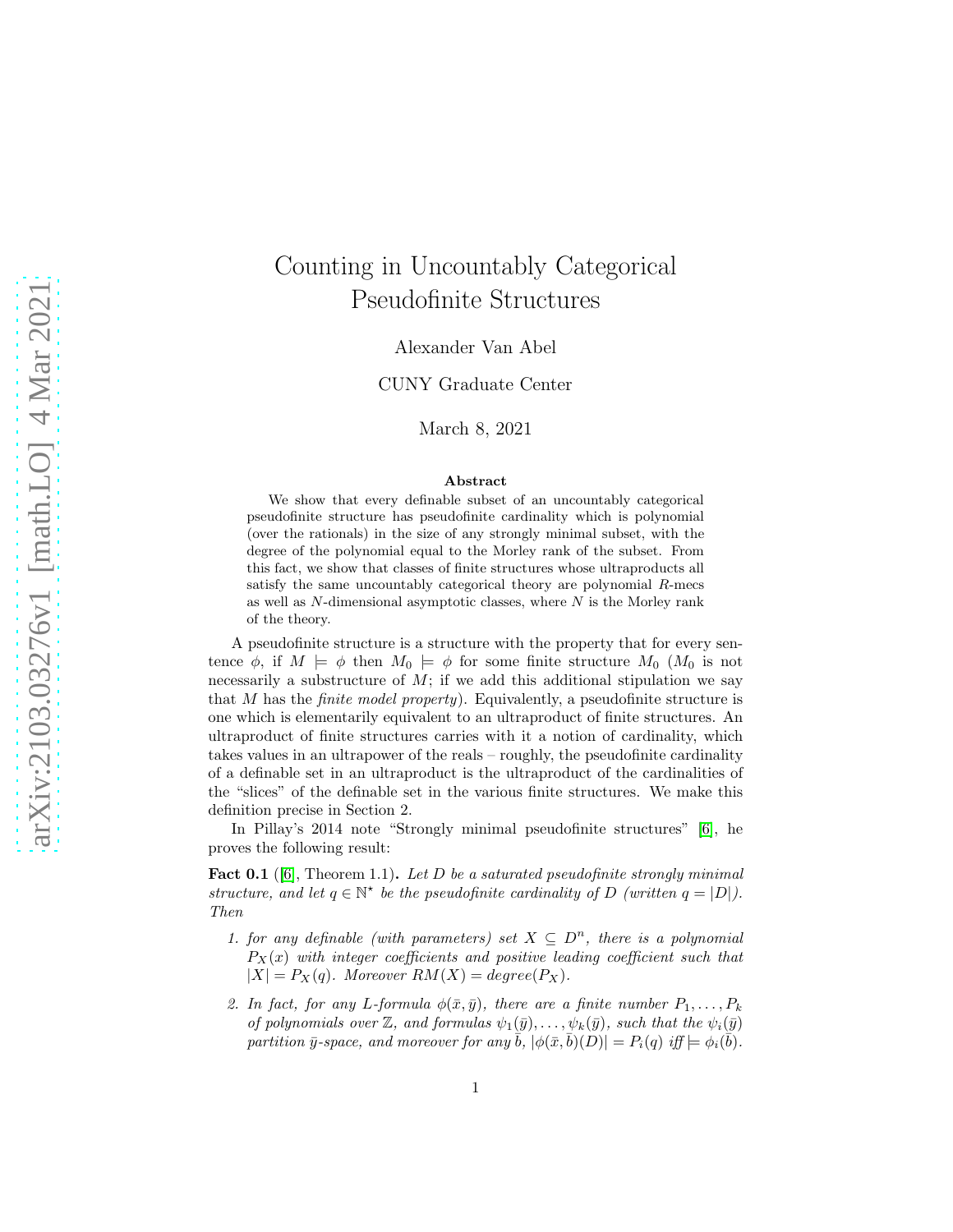At the end of his paper, Pillay makes this remark: "It is also natural to ask what is the appropriate level of generality of the precise counting result in Theorem 1.1. Firstly there should be no problem obtaining a similar result for pseudofinite  $\aleph_1$ -categorical theories, where again any definable set will have cardinality an integral polynomial in  $q$  where  $q$  is the cardinality of a given strongly minimal set."

In this paper, we give a proof of Pillay's suggested result, with the minor alteration that the polynomial has rational coefficients rather than just integers. We show that this is necessary in Example [5.1.](#page-14-0)

Here we briefly explain our motivations for finding and proving this result. In the paper [\[4\]](#page-22-1), the authors demonstrate a number of results of the flavor that conditions on pseudofinite dimension in a pseudofinite ultraproduct (pseudofinite dimension is information derived from the pseudofinite cardinalities of the definable subsets of a structure) imply stability-theoretic properties of the stucture, such as simplicity and supersimplicity. In one such result, the authors show that if the pseudofinite dimension satisfies a property they refer to as "strong attainability" or "(SA)" for short, then the structure has a supersimple theory. The authors of that paper demonstrate that this result does not reverse, by providing an example of a pseudofinite ultraproduct with supersimple theory which does not satisfy (SA), although there is an elementarily equivalent pseudofinite ultraproduct which does.

In unfinished work of ours, we have an example of a supersimple pseudofinite theory  $T$  such that no pseudofinite ultraproduct satisfying  $T$  has the property (SA). Ultimately we are interested in finding converses to the the results in [\[4\]](#page-22-1), by which we mean finding conditions on  $T$  which imply that conditions such as (SA) must hold, either in some pseudofinite ultraproduct or all pseudofinite ultraproducts satisfying T. In this paper, we obtain one such condition on  $T$  – uncountable categoricity – as the conclusion of our Main Theorem implies the condition (SA).

In addition to that paper, this work also connects with the notions of multidimensional asymptotic class, as developed in [\[7\]](#page-22-2), and N-dimensional asymptotic class as developed in [\[3\]](#page-22-3). As we prove in Proposition [5.5,](#page-17-0) a class of finite structures with a zero-one law whose limit theory is uncountably categorical gives a multidimensional exact class as well as an N-dimensional asymptotic class, where  $N$  is the Morley rank of the limit theory.

The author thanks Alf Dolich and Charlie Steinhorn for their conversations and contributions to this paper.

### 1 Notation

Throughout this paper, L denotes an arbitrary first-order language.

For a tuple  $\bar{x}$ , the expression  $|\bar{x}|$  denotes the length of the tuple.

For an L-formula  $\varphi(\bar{x}, \bar{y})$ , an L-structure M, a subset X of  $M^{|\bar{x}|}$  and a tuple  $\bar{b} \in M$ , the expression  $\varphi(X,\bar{b})$  denotes the set  $\{\bar{a} \in M^{|\bar{x}|} : \bar{a} \in X \text{ and }$  $M \models \varphi(\bar{a}, \bar{b})$ .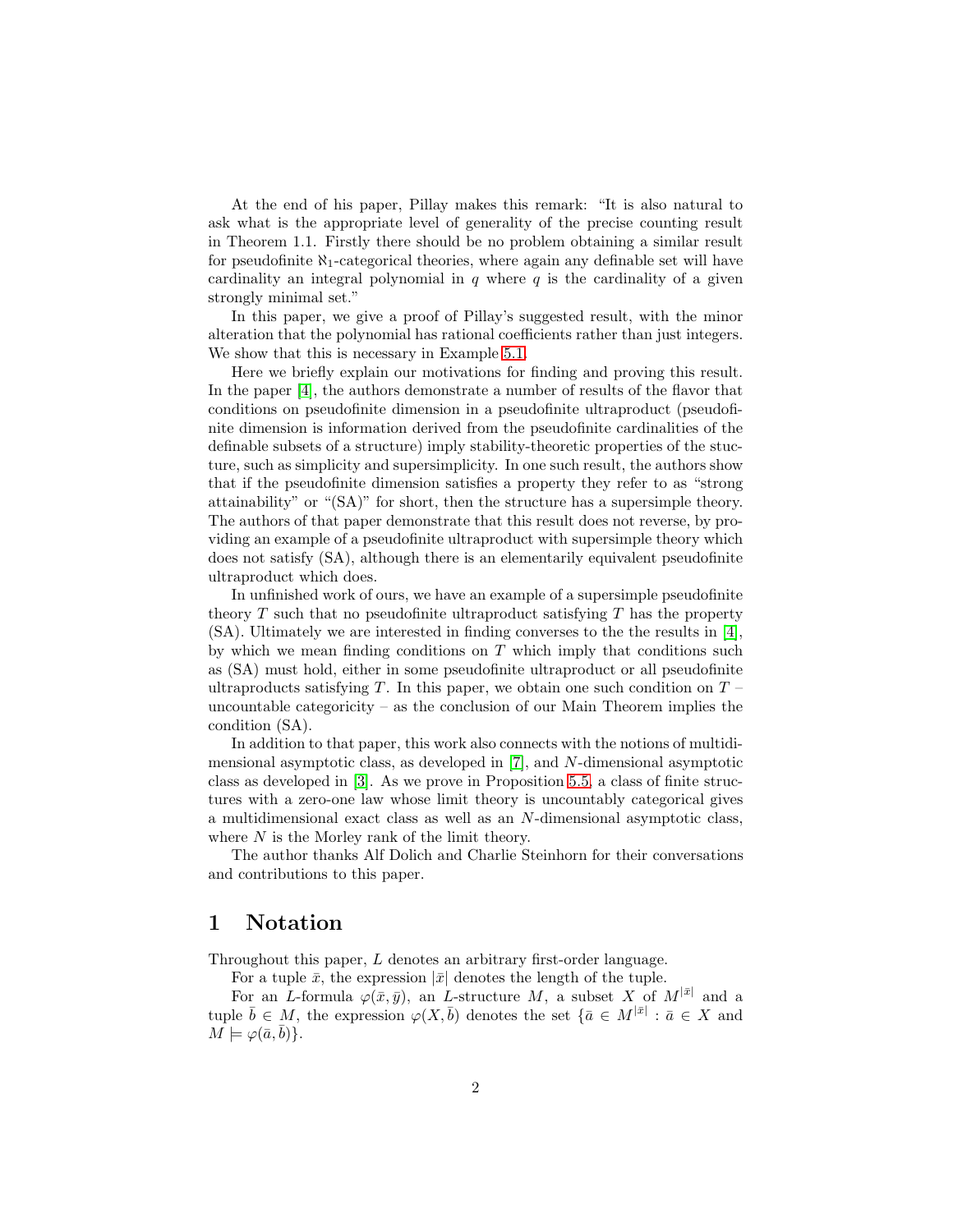Formulas  $\varphi_1(\bar{v}), \ldots, \varphi_n(\bar{v})$  are said to *partition*  $M^{|\bar{v}|}$  when the non-empty sets  $\varphi_i(M^{|\bar{v}|})$  form a partition of  $M^{|\bar{v}|}$  (we allow some of sets the  $\varphi_i(M^{|\bar{v}|})$  to be empty).

The word "rank" in this paper will always refer to Morley rank. We will denote the Morley rank of a definable set X as  $MR(X)$ .

# 2 Pseudofinite Cardinality

**Definition 2.1.** A theory  $T$  with infinite models is pseudofinite if every sentence  $\sigma$  implied by T has a finite model M such that  $M \models \sigma$ .

 $Equivalently, T is pseudofinite if there is some sequence of finite L-structures$  $(M_\lambda : \lambda \in \Lambda)$  and some ultrafilter U on  $\Lambda$  such that the ultraproduct  $\prod$  $\lambda \rightarrow \mathcal{U}$  $M_i$  is

a model of T.

In this paper, the term "pseudofinite ultraproduct" will denote a model of the form  $\prod M_i$  for some sequence of finite L-structures  $(M_\lambda : \lambda \in \Lambda)$  and  $\stackrel{\lambda\to\mathcal{U}}{\operatorname{some}\mathrm{ultrafilter}} \mathcal{U} \mathrm{\ on\ } \Lambda$ 

One nice property of ultraproducts of finite structures is that they come with a notion of subset "cardinality". Let  $X$  be a definable subset of an ultraproduct  $M = \prod M_{\lambda}$  of finite structures. Then X is the ultraproduct  $\prod X_{\lambda}$ , where  $X_{\lambda} \subseteq M_{\lambda}$  is defined by the same formula. Each  $X_{\lambda}$  has a cardinality, being a finite set, and so we can say that X has cardinality  $(|X_\lambda|)_{\lambda \to \mathcal{U}}$ , an element of the ultrapower  $\mathbb{R}^* = \prod \mathbb{R}$ . If X is finite then |X| will agree with the counting cardinality of X; if X is infinite then |X| will be an infinite hyperreal in  $\mathbb{R}^*$ .

We can formalize this notion via the following construction, where we pass from our original language  $L$  to a two-sorted expansion, where cardinality takes values in the second sort.

**Definition 2.2.** Let L be a first-order language. We define the expansion  $L^+$ to be a two-sorted language. The home sort  $H$  has the language L. The second sort **OF** is an ordered field language  $(0, 1, -, +, \cdot, <)$ . L<sup>+</sup> also has, for every L-formula  $\varphi(\bar{x}, \bar{y}),$  a function  $f_{\varphi(\bar{x}, \bar{y})}: \mathbf{H}^{|\bar{y}|} \to \mathbf{OF}.$ 

**Definition 2.3.** Let  $(M_\lambda : \lambda \in \Lambda)$  be a sequence of finite L-structures and let U be an ultrafilter on  $\Lambda$ . Let M be the ultraproduct  $\prod$  $\lambda \rightarrow u$  $M_{\lambda}$ . We define the  $L^+$ -expansion  $M^+$  by expanding each  $M_{\lambda}$  to a  $L^+$ -structure  $M^+_{\lambda}$ . In  $M^+_{\lambda}$ , we define the ordered field sort  $\overrightarrow{OF}$  to be the ordered field of real numbers  $\overrightarrow{R}$ . For an L-formula  $\varphi(\bar{x}, \bar{y})$  we define  $f_{\varphi(\bar{x}, \bar{y})}$  by  $f_{\varphi(\bar{x}, \bar{y})}(\bar{b}) = |\varphi(M_\lambda, \bar{b})|$ , the cardinality of the set  $\varphi(M_\lambda, \bar{b}),$  for  $\bar{b} \in M_\lambda^{|\bar{y}|}$ λ .

Having defined each  $M^+_{\lambda}$ , we let  $M^+$  be the ultraproduct of the sequence of  $L^+$ -structures  $(M^+_{\lambda} : \lambda \in \Lambda)$  with respect to  $\mathcal{U}$ .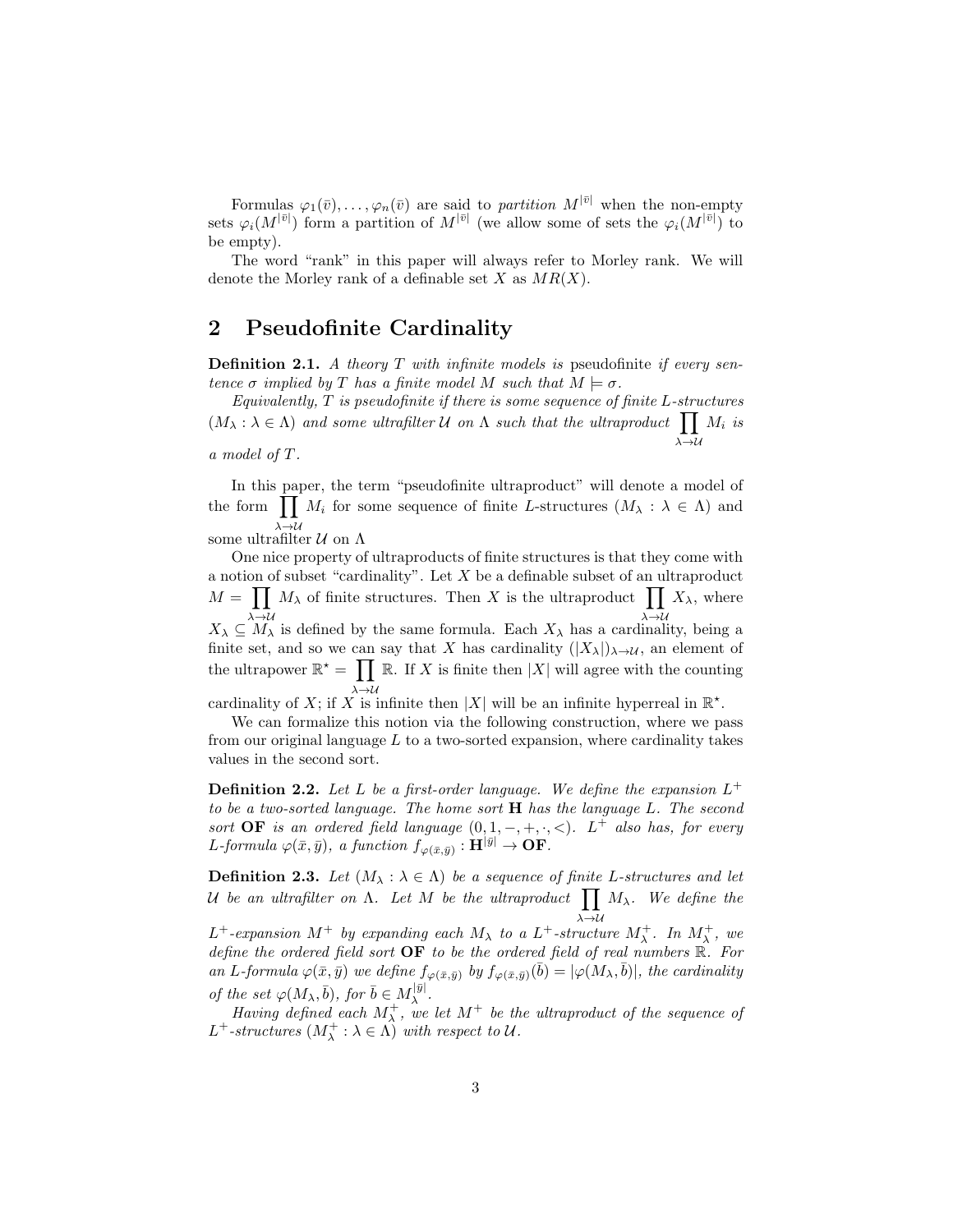For an L-formula  $\varphi(\bar{x}, \bar{y})$ , we define the pseudofinite cardinality of  $\varphi(M, \bar{b})$ to be the hyperreal  $f_{\varphi(\bar{x},\bar{y})}(\bar{b}) \in \mathbb{R}^*$  in the  $L^+$ -expansion  $M^+$ . We denote this hyperreal as  $|\varphi(M, b)|$ .

One benefit of this construction (not used in this paper, but used in e.g. [\[4\]](#page-22-1)) is that the ultraproduct  $M^+$  is  $\omega_1$ -saturated not just in L but in the full language  $L^+$ . Later on in this paper we show that if M is an uncountably categorical structure, then the two-sorted structure  $M^+$  is no more complex than the multi-sorted disjoint union structure where one sort is  $M$ , the other sort is an ultrapower of the reals  $\mathbb{R}^*$ , with no model-theoretic interaction between the two (Proposition [5.2\)](#page-15-0).

We remark that the pseudofinite cardinality  $|X|$  of a pseudofinite ultraproduct  $M$  depends not just on the L-structure of  $M$ , but on the sequence of finite L-structures  $(M_\lambda : \lambda \in \Lambda)$  and ultrafilter U on  $\Lambda$  such that  $M = \prod M_\lambda$ .

The following lemma is the combinatorial core of our main theorem. This lemma lets us express the cardinality of  $X$  as a rational expression in terms of the cardinalities of subsets of a set Y and cardinalities of the fibers of a definable relation  $R(x, y)$  between X and Y, so long as there are finitely many such cardinalities.

<span id="page-3-0"></span>**Lemma 2.4.** Let  $\varphi(\bar{x}, \bar{y}, \bar{z})$  be a formula. Let  $\bar{c} \in M^{|\bar{z}|}$  be parameters. Suppose that there are finitely many hyperreals  $A_1^{\star}, \ldots, A_n^{\star}$  such that for all  $\bar{b} \in M_{-1}^{|\bar{y}|}$ there is an i such that  $\varphi(M^{|\bar{x}|}, \bar{b}, \bar{c}) = A_i^*$ . For each i, let  $Z_i = {\bar{b} \in M^{|\bar{y}|}}$ :  $|\varphi(M^{|\bar{x}|}, \bar{b}, \bar{c})| = A_i^* \}$  (note that  $Z_i$  is definable in  $L^+$ ).

1. The equation

$$
|\varphi(M^{|\bar{x}|+|\bar{y}|},\bar{c})|=\sum_{i=1}^n A_i^\star\cdot |Z_i|
$$

holds in  $M^+$ .

2. Suppose in addition that there is a single hyperreal  $B^*$  such that for all  $\bar{a} \in M^{|\bar{x}|}, \, \text{if} \, \varphi(\bar{a}, M^{|\bar{y}|}, \bar{c}) \neq \emptyset \, \text{then} \, |\varphi(\bar{a}, M^{|\bar{y}|}, \bar{c})| = B^{\star}.$  Then the equation

$$
|\{\bar{a}\in M^{|\bar{x}|}:M\models \exists \bar{y}\varphi(\bar{a},\bar{y},\bar{c})\}|=\frac{\sum_{i=1}^nA^{\star}_i\cdot|Z_i|}{B^{\star}}
$$

holds in  $M^+$ .

Proof. The equation in Statement 1 is easily seen to hold in the finite case. Each  $A_i^{\star} \cdot |Z_i|$  is the cardinality of the set  $\{(\bar{a}, \bar{b}) \in M^{|\bar{x}|+|\bar{y}|} : \bar{b} \in Z_i \text{ and } M \models \varphi(\bar{a}, \bar{b})\}.$ 

To prove Statement 2, note that under our special assumption, Statement 1, with the roles of  $\bar{x}$  and  $\bar{y}$  switched, tells us that  $|\varphi(M^{|\bar{x}|+|\bar{y}|}, \bar{c})| = B^* \cdot |\{\bar{a} \in$  $M^{|\bar{x}|}: |\varphi(\bar{a}, M^{|\bar{y}|}, \bar{c}) = B^{\star} \}| = B^{\star} \cdot |\{\bar{a} \in M^{|\bar{x}|}: M \models \exists \bar{y} \varphi(\bar{a}, \bar{y}, \bar{c})\}|.$  Therefore  $\sum_{n=1}^{\infty}$  $A_i^{\star} \cdot |Z_i| = B^{\star} \cdot |\{\bar{a} \in M^{|\bar{x}|}LM \models \exists \bar{y} \varphi(\bar{a}, \bar{y}, \bar{c})\}|$ . Dividing both sides by  $B^{\star}$  $\frac{i=1}{i}$ gives the desired result.  $\Box$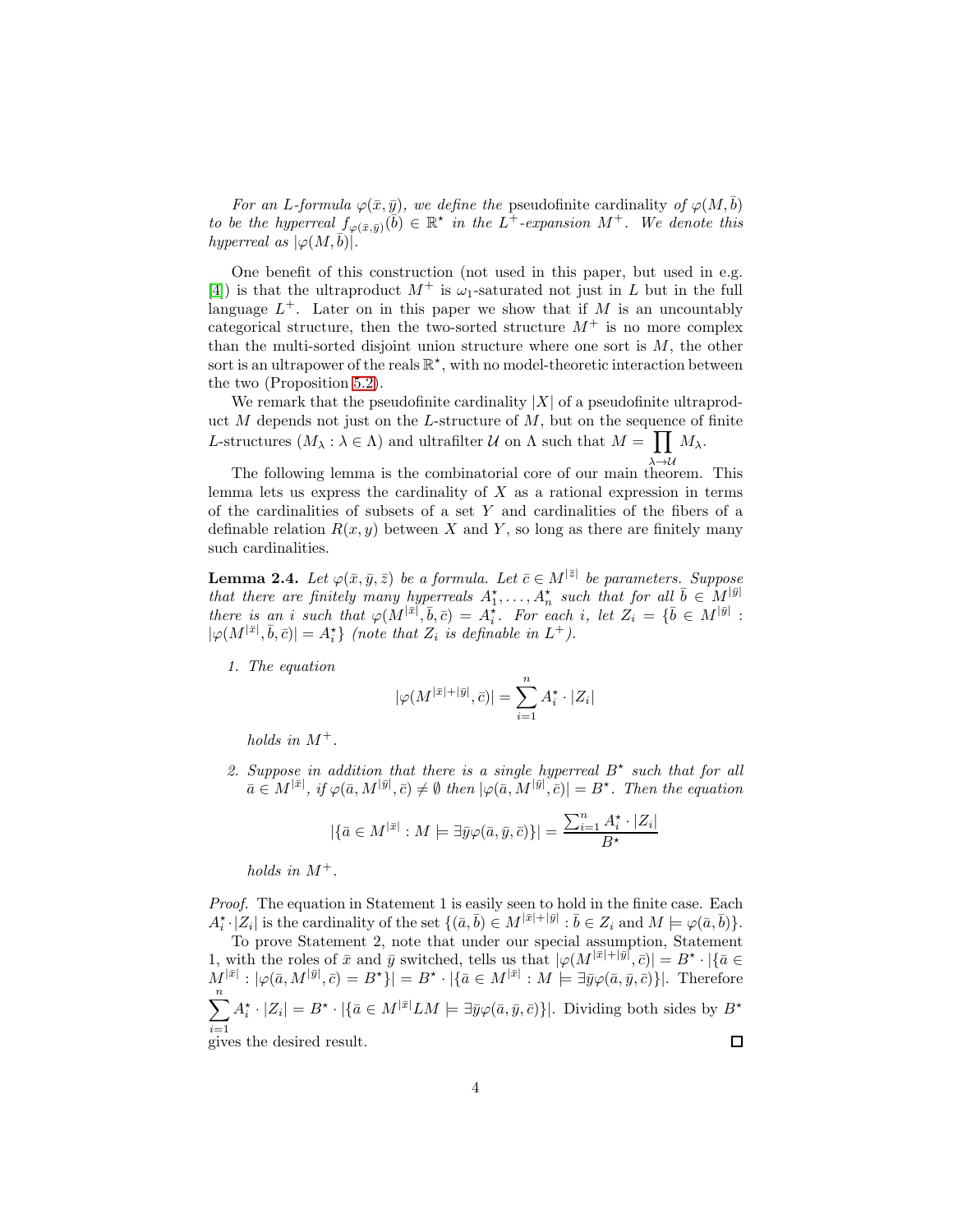We also make use of the following easily verified facts.

<span id="page-4-1"></span>Lemma 2.5. Let  $\mathbb{R}^* = \prod$  $\lambda\rightarrow\mathcal{U}$  $\mathbb R$  be an ultrapower of the real field  $\mathbb R$ .

- 1. Suppose  $F(X), G(X) \in \mathbb{Q}[X]$  are polynomials, and suppose  $A^* \in \mathbb{R}^*$  is an infinite positive element (i.e.  $A^* > n$  for every standard natural number n) such that  $F(A^*) = G(A^*)$ . Then  $F(x) = G(x)$  for all  $x \in \mathbb{R}$ , i.e. F and G are the same polynomial.
- 2. Suppose  $F(X) \in \mathbb{Q}[X]$  is a polynomial and suppose  $A^*, B^* \in \mathbb{R}^*$  are infinite positive elements such that  $F(A^*) = F(B^*)$ . Then  $A^* = B^*$ .
- 3. Suppose  $F(X) \in \mathbb{Q}[X]$  is a polynomial, and suppose  $A^* \in \mathbb{R}^*$  is an infinite positive element such that  $F(A^*)$  is positive. Then the leading coefficient of  $F(X)$  is positive.
- *Proof.* 1. Express  $A^*$  as an ultralimit  $(a_\lambda)_{\lambda \to \mathcal{U}}$ , with each  $a_\lambda \in \mathbb{R}$ . Then  $F(A^*) = (F(a_\lambda))_{\lambda \to \mathcal{U}}$  and  $G(A^*) = (G(a_\lambda))_{\lambda \to \mathcal{U}}$ . Since these two ultralimits are equal, we have  $F(a_\lambda) = G(a_\lambda)$  for almost all  $\lambda \in \Lambda$ . Since  $A^*$ is infinite, for every standard  $n \in \omega$  we have  $a_{\lambda} > n$  for almost all  $\lambda$ . It follows that for every *n* there is a real  $a_{\lambda} > n$  such that  $F(a_{\lambda}) = G(a_{\lambda})$ . Therefore the polynomial  $F(x) - G(x)$  has arbitrarily large zeroes in R. Hence it must be constant zero, and so  $F(x) = G(x)$  for all x.
	- 2. In  $\mathbb{R}$ , there is an *n* such that  $F(x)$  is strictly increasing or decreasing on  $(n, \infty)$  (in R)). In particular, the function  $x \mapsto F(x)$  is injective on this open ray. This is first-order expressible, hence true in  $\mathbb{R}^*$ , and since  $A^{\star} > n$  and  $B^{\star} > n$  we get  $A^{\star} = B^{\star}$ .
	- 3. If the leading coefficient of  $F(x)$  were negative, then  $F(a)$  is negative for sufficiently large real numbers  $a$  – that is, for  $a > M$  for some real M. Therefore if  $A^* = (a_\lambda)_{\lambda \in \Lambda}$  is positive and infinite, the set  $\{\lambda \in \Lambda : a_\lambda > \lambda\}$ M is U-large. Then the set  $\{\lambda \in \Lambda : F(a_{\lambda}) < 0\} = \{\lambda \in \Lambda : (F(A^*))_{\lambda}\}\$ is  $U$ -large, whence  $F(A^*)$  is negative. Fact 3 follows contrapositively.  $\Box$

#### 3 Uncountably Categorical Theories

**Fact 3.1.** Let M be an uncountable model of an  $\aleph_1$ -categorical theory T. Then M is saturated.

<span id="page-4-0"></span>**Fact 3.2.** Let T be an  $\aleph_1$ -categorical theory. Let  $M \models T$ .

- 1. Let  $X \subseteq M$  be definable (possibly with parameters). Then the Morley rank  $MR(X)$  exists and is finite.
- 2. Let  $\varphi(\bar{x}, \bar{y})$  be an L-formula. Then for every  $n \in \omega$ , the set  $\{\bar{b} \in M^{|\bar{y}|} :$  $MR(\varphi(M^{|\bar{x}|}, \bar{b})) = n$  is  $\emptyset$ -definable.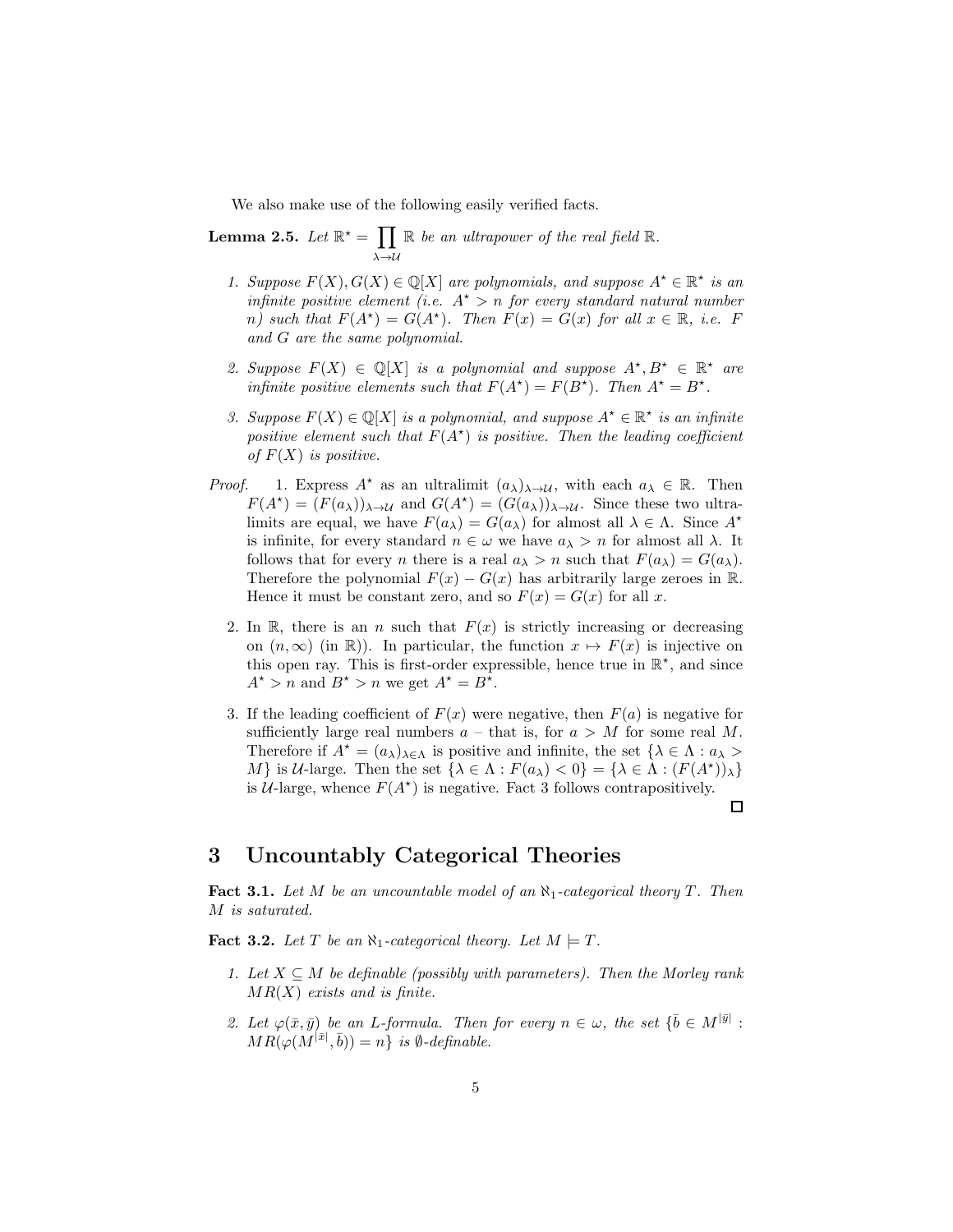We use the following well-known fact about uncountably categorical models (see [\[2,](#page-21-0) Lemma 3.1.12]; this fact is also a consequence of Fact [3.2.](#page-4-0)2)

<span id="page-5-0"></span>**Fact 3.3.** Suppose T is  $\aleph_1$ -categorical and  $\varphi(\bar{x}, \bar{y})$  is a formula. Then there is a natural number n such that in all models M of T and all  $\bar{b} \in M^{|\bar{y}|}$ , either  $\varphi(M^{|\bar{x}|}, \bar{b})$  is infinite or  $|\varphi(M^{|\bar{x}|}, \bar{b})| \leq n$ .

<span id="page-5-1"></span>**Definition 3.4.** Let T be an  $\aleph_1$ -categorical theory (or more generally any theory of which Fact [3.3](#page-5-0) holds). Let  $\varphi(\bar{x}, \bar{y})$  be a formula. Define  $Num_T(\varphi(\bar{x}, \bar{y}))$  to be the least number  $N \in \omega$  such that in any model M of T and any  $\vec{b} \in M^{[\vec{y}]}$ , if  $\varphi(M^{|\textit{barr}|}, \bar{b})$  is finite then  $|\varphi(M^{|\textit{barr}|}, \bar{b})| < N$ .

The following bit of folklore is well-known, although since the author is having a difficult time finding a citation, we provide a proof.

<span id="page-5-2"></span>**Lemma 3.5.** Let M be an L-structure. Let  $X \subseteq M^n$  and  $Y \subseteq M^m$  be definable subsets such that  $MR(X)$  and  $MR(Y)$  exist and are finite, and let  $f: X \to Y$ be a definable surjection such that  $MR(f^{-1}(y))$  exists and is finite for all  $y \in Y$ . Let  $R, S \in \omega$ .

- 1. If  $MR(f^{-1}(y)) \geq R$  for all  $y \in Y$  and  $MR(Y) \geq S$ , then  $MR(X) \geq R+S$ .
- 2. Suppose Morley rank is definable (as in Fact [3.2.](#page-4-0)2) and suppose that M is  $\omega_1$ -saturated. If  $MR(f^{-1}(y)) \leq R$  for all  $y \in Y$  and  $MR(Y) = S$  then  $MR(X) \leq R + S$ .

Proof. In this proof, we omit bars over tuples.

1. By induction on S. At  $S = 0$ , the statement is trivial. Specifically, let  $y \in$ Y be any element. Since  $f^{-1}(y) \subseteq X$  we have  $MR(X) \ge MR(f^{-1}(y)) \ge$  $R = R + S$ .

Suppose the statement is proven for  $s < S$  and suppose  $MR(Y) > S$ . Let  $Y_1, Y_2, \ldots$  be disjoint definable subsets of Y of rank  $S-1$ . For  $i \in \omega$  let  $X_i = f^{-1}(Y_i)$ . Then  $X_1, X_2, \ldots$ , are disjoint definable subsets of X. Let  $f_i$  be the restriction of f to  $X_i$ . Then  $f_i$  is a surjection of  $X_i$  onto  $Y_i$ . For  $y \in Y_i$  we have  $f_i^{-1}(y) = f^{-1}(y)$  which has rank  $\ge R$  by assumption. Therefore, by the inductive hypothesis,  $MR(X_i) \geq R + S - 1$  for each i. Therefore  $MR(X) \geq R + S$ .

2. We prove this by induction on  $R + S$ , with base case  $S = 0$  (and R equal to anything).

If  $S = 0$  then  $MR(Y) \leq S$  means Y is finite. Let  $Y = \{y_1, \ldots, y_p\}$ . Then  $X = f^{-1}(y_1) \cup \ldots \cup f^{-1}(y_p)$ . If each  $f^{-1}(y_i)$  has Morley rank  $\leq R$ , then as a finite union of such sets, X also has a Morley rank of  $\leq R = R + S$ .

Assume the statement is proven for all pairs r, s such that  $r + s < R + S$ . Suppose first that the Morley degree of  $Y$  is 1, and suppose towards a contradiction that  $MR(X) > R + S$ . Then we can find  $X_1, X_2, X_3, \ldots$ which are disjoint subsets of X of Morley rank  $R + S$ . For each i, let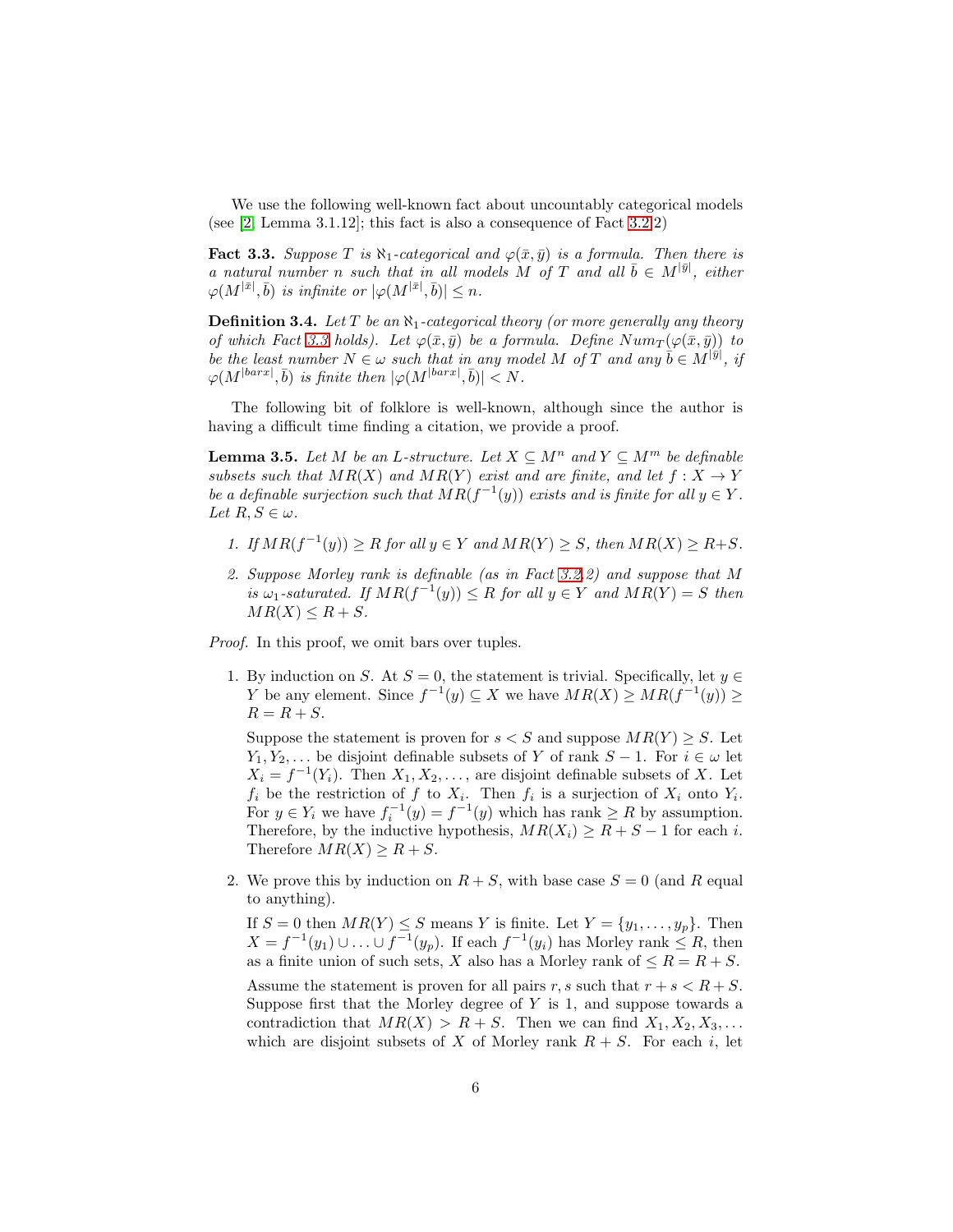$Y_i = f(X_i)$ . Then for each i, the map  $f_i$  which is the restriction of f to  $X_i$  is a surjection from  $X_i$  onto  $Y_i$ . The fibers of  $f_i$  are still of rank  $\leq R$ , as they are subsets of the fibers of f. If  $MR(Y_i) < S$  then by induction we obtain  $MR(X_i) \leq R + MR(Y_i) < R + S$ , a contradiction. Therefore  $MR(Y_i) = S$  for each i, and since Y has degree 1, we obtain  $MR(Y \setminus Y_i) < S$  for each i, as well as the fact that the Morley degree of each  $Y_i$  is 1.

In each  $Y_i$ , let  $Y_i^+ = \{y \in Y_i : MR(f_i^{-1}(y)) = R\}$  and let  $Y_i^- = \{y \in Y_i : R(f_i^{-1}(y)) = R\}$  $MR(f_i^{-1}(y)) < R$  =  $Y_i \setminus Y_i^+$ . Each  $Y_i^+$  and  $Y_i^-$  is definable, as Morley rank is definable in an uncountably categorical theory. Let  $X_i^+ = f_i^{-1}(Y_i^+)$ and  $X_i^- = f_i^{-1}(Y_i^-) = X_i \setminus X_i^+$ . Then  $f_i$  is a surjection of  $X_i^+$  onto  $Y_i^+$  and of  $X_i^-$  onto  $Y_i^-$ . If  $R = 0$  then  $Y_i^-$  and  $X_i^-$  are empty; if  $R > 0$  then the fibers of  $f_i$  restricted to  $X_i^-$  have Morley rank  $\leq R-1$ , so by induction,  $MR(X_i^-) \leq R - 1 + S$ . So in either case,  $MR(X_i^+) = MR(X_i) = R + S$ and  $MR(X \setminus X_i^+) < R + S$ . If  $MR(Y_i^+) < S$  then as in the previous paragraph, since  $f_i$  surjects  $X_i^+$  onto  $Y_i^+$  with fibers of rank R, we would have  $MR(X_i^+) < R+S$ , which is false. Therefore  $MR(Y_i^+) = S$  for each i, and since Y has degree 1, we have  $MR(Y \setminus Y_i^+) < S$  for each *i*. Therefore for every n, the set  $Y - (Y_1^+ \cap ... \cap Y_n^+) = (Y \setminus Y_1^+) \cup ... \cup (Y \setminus Y_n^+)$  has Morley rank  $\lt S$ , and so  $Y_1^+ \cap \ldots \cap Y_n^+$  has Morley rank S.

Consider the partial type  $\pi = \{y \in Y_i^+ : i \in \omega\}$ , which is definable with parameters from the set of parameters which define the sets  $X_1, X_2, \ldots$ Since  $Y_1^+ \cap \ldots \cap Y_n^+$  has Morley rank S and is in particular non-empty for every n, the type  $\pi$  is consistent. Because M is  $\omega_1$ -saturated,  $\pi$  is realized by some  $y \in Y$ . Then  $MR(f_i^{-1}(y)) = R$  for all  $i \in \omega$ . But then Fractal by some  $y \in T$ . Then  $M\mathcal{H}(f_i^{-1}(y)) = R$  for an  $i \in \mathbb{Z}$ . But then  $f_1^{-1}(y), f_2^{-1}(y), \ldots$  are disjoint subsets of  $f^{-1}(y)$  of Morley rank R, hence  $MR(f^{-1}(y)) > R$ , a contradiction.

This proves the case where the Morley degree of  $Y$  is 1. If the degree of  $Y$ is D, then Y is the disjoint union of definable sets  $Y_1, \ldots, Y_D \subseteq Y$ , each of Morley rank S and Morley degree 1. Letting  $X_i = f^{-1}(Y_i)$  we get by the  $D = 1$  case that  $MR(X_i) \leq R + S$ , and since  $X = X_1 \cup \ldots \cup X_i$  this completes the proof.

Our main tool in proving Theorem [4.1](#page-9-0) is an early result of Zil'ber's found in [\[8\]](#page-22-4), as well as his book [\[9\]](#page-22-5). His result uses the concept of stratification, defined as follows.

**Definition 3.6.** Let  $A, B$  be definable unary subsets of a totally transcendental model M. A stratification of A with respect to B is a formula  $\psi(x, v, \bar{c})$  with parameters  $\bar{c}$  such that  $A = \int \int \psi(M, b, \bar{c}).$ 

B
A stratification of rank at most r is a stratification  $\psi(x, v, \bar{c})$  such that  $MR(\psi(M, b, \bar{c})) \leq r$  for all  $b \in B$ .

A proper stratification is a stratification  $\psi(x, y, \bar{c})$  of rank at most rk(A)–1.

 $\Box$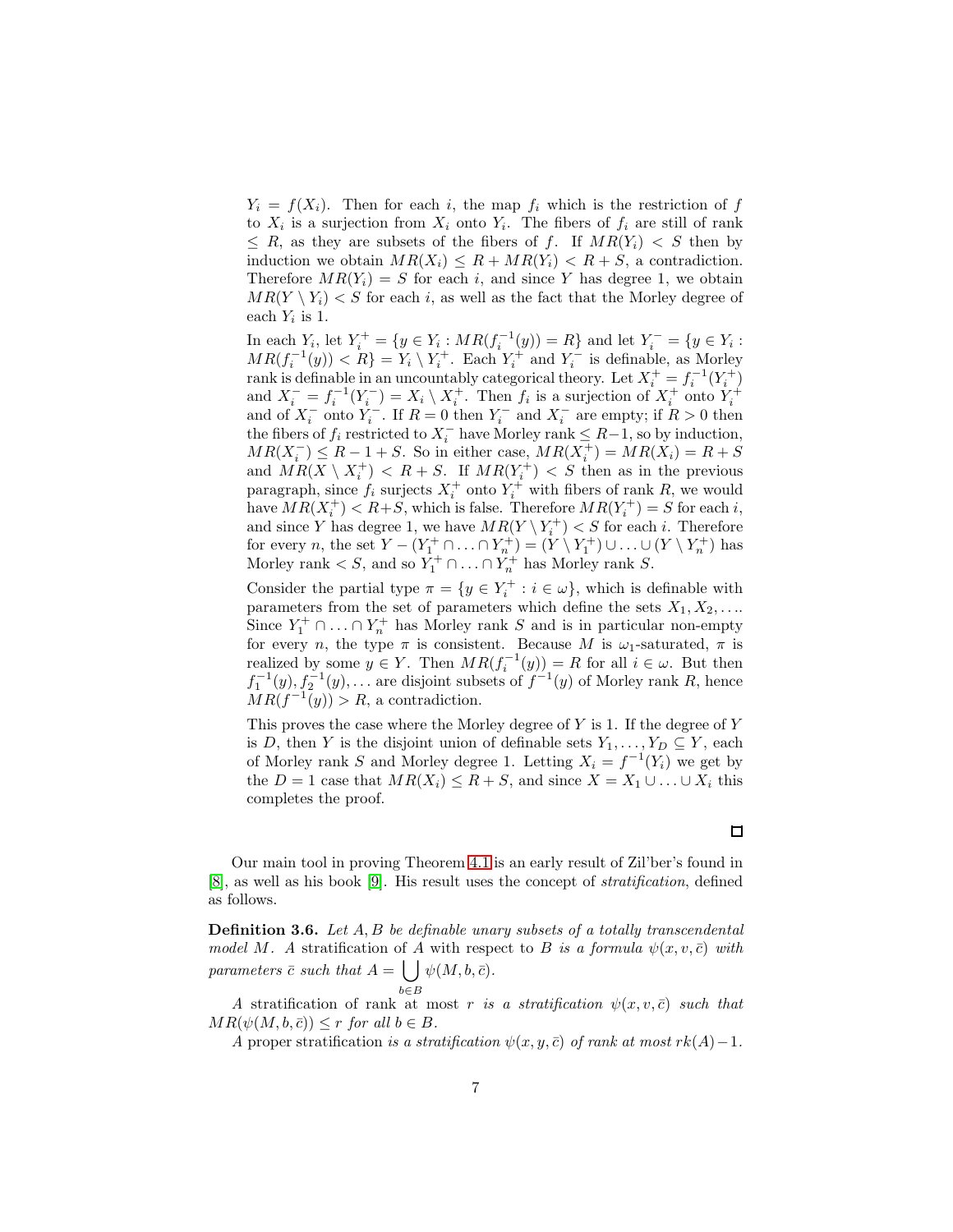<span id="page-7-0"></span>**Remark 3.7.** For formulas  $\varphi(x,\bar{y}), \theta(v,\bar{y})$  and  $\psi(x, v, \bar{z}),$  the notion

 $\psi(x, v, \bar{c})$  is a stratification of  $\varphi(M, \bar{b})$  with respect to  $\theta(v, \bar{d})$ 

is first-order  $\emptyset$ -definable in  $\bar{b}, \bar{c}, \bar{d}$ .

If Morley Rank is definable as in Fact [3.2.](#page-4-0)2, the notions  $\mathcal{L}(x, w, \bar{d})$  is a stratification of rank at most r of  $\varphi(M, \bar{b})$  with respect to  $\theta(v, \bar{d})$ " and " $\psi(x, v, \bar{c})$ is a proper stratification of  $\varphi(M, b)$  with respect to  $\theta(v, d)$ " are  $\emptyset$ -definable in  $\bar{b}, \bar{c}, \bar{\bar{d}}.$ 

Zil'ber's result tells us that in a  $\aleph_1$ -categorical theory, any infinite definable subset has a proper stratification over any strongly minimal set.

<span id="page-7-1"></span>**Fact 3.8** ([\[8\]](#page-22-4), Lemma 1). Let T be an uncountably categorical theory and let  $M \models T$  be uncountable. Let  $A, B \subset M$  be infinite definable sets, with B strongly minimal. Then there exists a proper stratification of A with respect to B.

We need a slightly stronger statement for our main proof, which follows quickly from Zil'ber's result and from the saturation of any uncountable model of  $T$ .

<span id="page-7-2"></span>**Corollary 3.9.** Let T be an uncountably categorical theory. Let  $\varphi(x, \bar{y})$  and  $\theta(v,\bar{w})$  be formulas. Then there are formulas  $\psi_1(x,v,\bar{z}), \ldots, \psi_n(x,v,\bar{z})$  such that for all uncountable  $M \models T$  and  $\bar{b}, \bar{d} \in M$  such that  $\theta(M, \bar{d})$  is strongly minimal, there is an i such that for some  $\bar{c} \in M$ , the formula  $\psi_i(x, y, \bar{c})$  is a proper stratification of  $\varphi(M,\bar{b})$  with respect to  $\theta(M,\bar{b}').$ 

Furthermore, we may choose formulas  $\psi_i$  so that in the above paragraph, there is a unique i such that for some  $\bar{c} \in M$ , the formula  $\psi_i(x, v, \bar{c})$  is a proper stratification.

*Proof.* Consider the partial type  $\Pi(\bar{z}, \bar{z}')$  which contains formulas saying

$$
\forall \overline{w}[(MR(\theta(M,\overline{z}) \land \varphi(M,\overline{w})) = 0) \lor (MR(\theta(M,\overline{z}) \land \neg \varphi(M,\overline{w})) = 0)]
$$

and

 $\forall \bar{w}[\psi(x,y,\bar{w}) \text{ is not a proper stratification of } \varphi(M,\bar{z}) \text{ w.r.t. } \theta(M,\bar{z}')]$ 

for all L-formulas  $\phi(x, \bar{w})$  and  $\psi(x, y, \bar{w})$  (using Fact [3.2](#page-4-0) and Remark [3.7\)](#page-7-0).

Suppose the first paragraph of the corollary were false. Then for any finite collection of L formulas  $\psi_1(x, y, \bar{w}), \ldots, \psi_n(x, y, \bar{w}),$  there is an  $M \models T$  and  $\bar{b}, \bar{b}' \in M$  such that  $\theta(M, \bar{b}')$  is strongly minimal and such that for each i, there is no  $\bar{c} \in M$  such that  $\psi_i(x, y, \bar{c})$  is a proper stratification of  $\varphi(M, \bar{b})$ . Then  $\Pi(\bar{z}, \bar{z}')$  is consistent: we can realize any finite subset of  $\Pi(\bar{z}, \bar{z}')$  with such a  $\bar{b}, \bar{b}'$ . Choose an uncountable  $M$  which is a model of  $T$ . Then  $M$  is a saturated model, by categoricity. Therefore  $\Pi$  is realized by some  $\bar{b}, \bar{b}' \in M$ . Let  $A = \varphi(M, \bar{b})$  and  $B = \theta(M, \bar{b}')$ . Then B is strongly minimal, and there is no proper stratification of  $A$  with respect to  $B$ , contradicting Fact [3.8.](#page-7-1)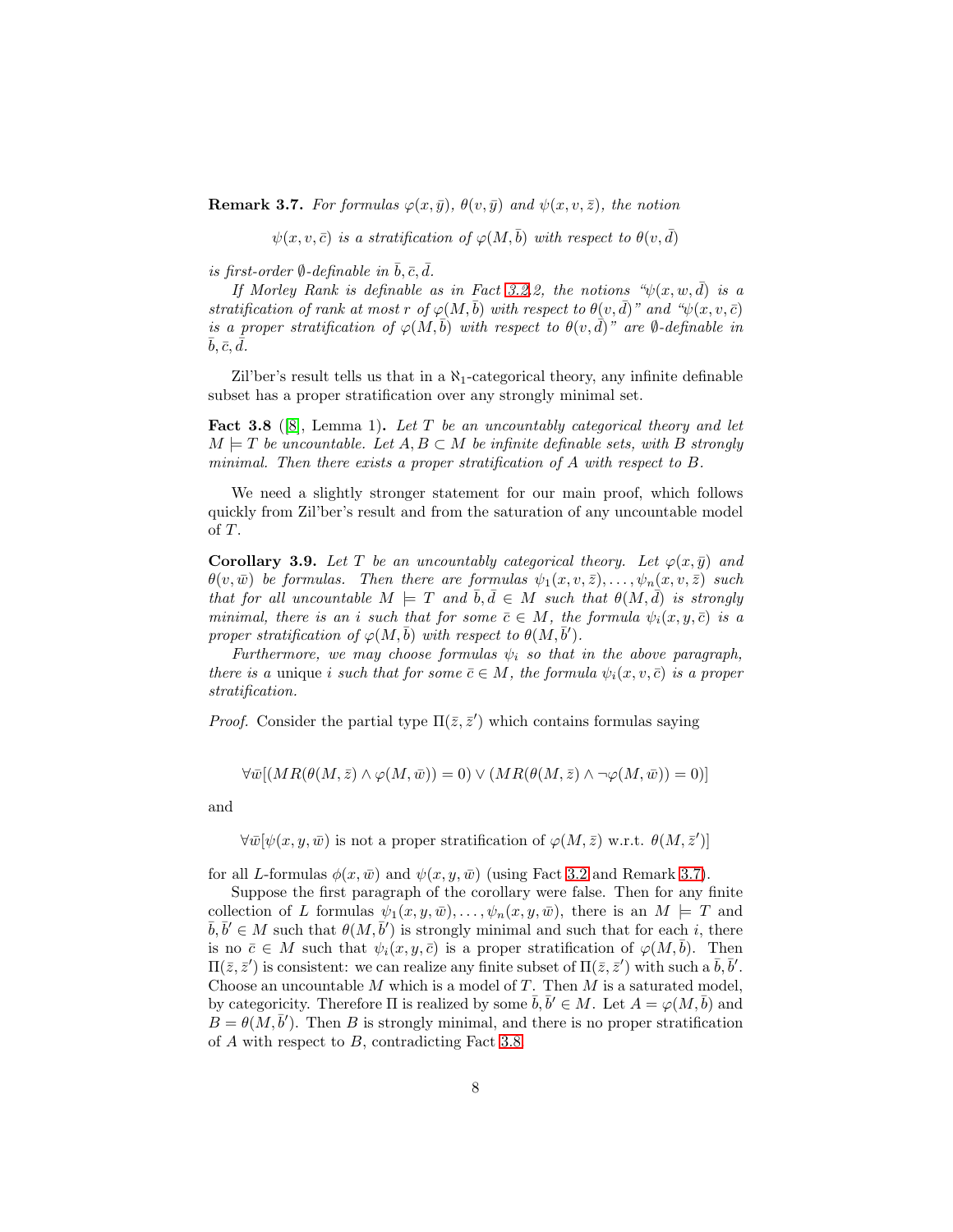Therefore the first paragraph of the corollary holds. We can force the index  $i$ to be unique by modifying our formulas so that, for instance,  $\psi_2(x, y, \bar{c})$  implies that  $\psi_1(x,y,\bar c)$  does not properly stratify  $\varphi(M,\bar b)$  with respect to  $\theta(M,\bar b')$  (which is a first-order definable property of  $\bar{b}, \bar{b'}, \bar{c}$ , as per Remark [3.7\)](#page-7-0). □

The two statements in the following Lemma are noted and used in proofs by Zil'ber in [\[9\]](#page-22-5). We use them to obtain the fact that the degree of the polynomial giving the cardinality of a definable set is exactly the Morley rank of the set. First we need another fact from [\[8\]](#page-22-4) (also found in [\[9\]](#page-22-5)).

Fact 3.10 ([\[8\]](#page-22-4), Theorem 3). Let  $\Delta(x), \Phi(x)$  be L-formulas over  $A \subset M$  with  $MR(\Delta(M)) = m$  and let  $\psi(v_0, v_1)$  be a stratification of  $\Phi(M)$  with respect to  $\Delta(M)$  of rank at most n. Then  $MR(\Phi(M)) \leq m+n$ .

<span id="page-8-0"></span>**Lemma 3.11.** Let M be a structure. Let  $X, D \subseteq M$  be definable subsets with D strongly minimal. Let  $\psi(x, y)$  be a proper stratification of X with respect to D (possibly with parameters).

- 1. There is an  $N \in \omega$  such that  $rk({a \in X : |\psi(a, D)| > N}) < rk(X)$ .
- 2. The set  $\{d \in D : rk(\psi(X, d)) = rk(X) 1\}$  is cofinite in D.
- *Proof.* 1. As D is strongly minimal, there is an  $N \in \omega$  such that for all  $a \in M$  we have that either  $|\varphi(a, D)| \leq N$  or  $|\neg \varphi(a, D)| \leq N$ . Let  $d_1, \ldots, d_N, d_{N+1} \in D$  be distinct elements. For each  $i = 1, \ldots, N+1$ let  $X_i = \psi(X, d_i)$ . As  $\psi$  is a proper stratification, we have  $MR(X_i)$  <  $MR(X)$  for each i. Therefore  $MR(X_1 \cup ... \cup X_{N+1}) < MR(X)$ . If  $a \in X$ and  $|\psi(a, D)| > N$  then  $\psi(a, D)$  is cofinite in D with  $|D - \psi(a, D)| \leq N$ . Therefore at least one of  $d_1, \ldots, d_{N+1}$  must be an element of  $\psi(a, D)$ , that is,  $M \models \psi(a, d_i)$  for some i. Then  $a \in \varphi(X, d_i) = X_i$ . Hence  ${a \in X : |\psi(a, D)| > N} \subseteq X_1 \cup ... \cup X_{N+1}$ , and therefore  $MR({a \in X : |\psi(a, D)| > N})$  $|\psi(a, D)| > N$ }  $\leq MR(X_1 \cup ... X_{N+1}) < MR(X)$ .
	- 2. Suppose otherwise. Then  $\{d \in D : MR(\psi(M, d)) = MR(X) 1\}$  is finite and  $\{d \in D : MR(\psi(M, d)) \le MR(X) - 2\}$  is cofinite. Let  $\{d \in D : MR(\psi(M, d)) \le MR(X) - 2\}$  $MR(\psi(M, d)) = MR(X) - 1$  = { $d_1, ..., d_n$ }. For  $i = 1, ..., n$  let  $X_i =$  $\psi(M, d_i)$  and let  $X' =$  $\bigcup$  $d \in D - \{d_1, ..., d_n\}$  $\psi(M, d)$ . Then  $X = X_1 \cup \ldots \cup X_n \cup X'$ .

Each  $X_i$  has Morley rank  $MR(X) - 1$ . X' is stratified by  $\psi(x, y)$  over  $D - \{d_1, \ldots, d_n\}$ , and this stratification has rank at most  $MR(X) - 2$ . Therefore  $MR(X') \le MR(X) - 2 + MR(D - \{d_1, ..., d_n\}) = MR(X) - 1.$ So X is the union of finitely many sets of Morley rank at most  $MR(X)-1$ , an impossibility. Therefore the set  $\{d \in D : rk(\psi(X, d)) = rk(X) - 1\}$ must be cofinite in D.

$$
\sqcup
$$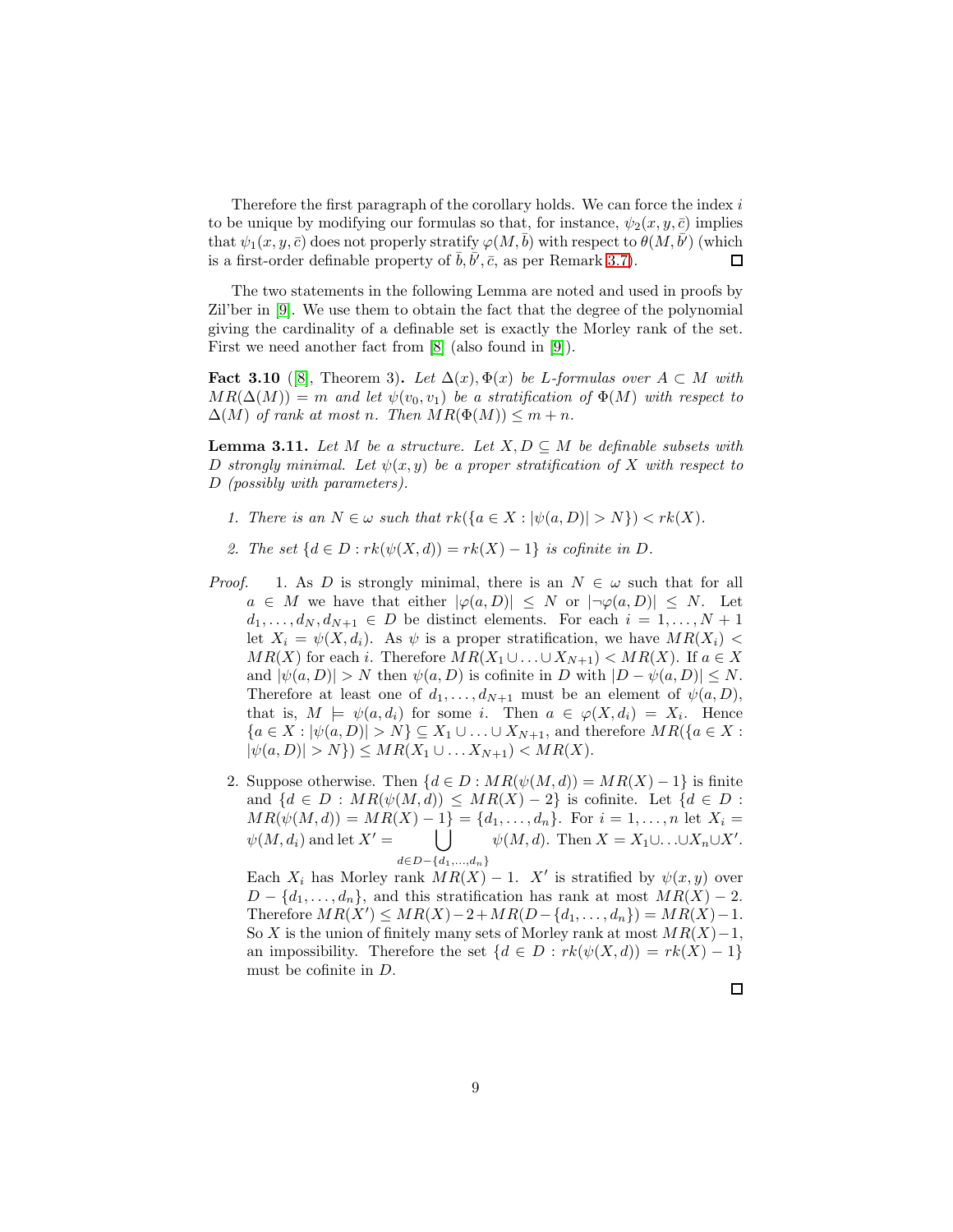#### 4 Main Theorem

<span id="page-9-0"></span>**Theorem 4.1.** Let  $T$  be an uncountably categorical theory in the language L. Let  $\theta(v,\bar{w})$  be an L-formula. Then for every L-formula  $\varphi(x_1,\ldots,x_n,\bar{y}),$ there are finitely many polynomials  $F_1(X), \ldots, F_r(X) \in \mathbb{Q}[X]$  and L-formulas  $\pi_1(\bar{y}, \bar{w}), \ldots, \pi_r(\bar{y}, \bar{w})$  such that for all pseudofinite ultraproducts M and all  $\bar{d} \in M$  such that  $D = \theta(M, \bar{d})$  is strongly minimal, we have that for all  $\bar{b} \in M^{|\bar{y}|}$ , the pseudofinite cardinality  $|\varphi(M^n, \overline{b})|$  is  $F_i(|D|)$  for some i, and furthermore for each i the set

$$
\{\bar{b} \in M : |\varphi(M^n, \bar{b})| = F_i(|D|)\}
$$

is definable over X by  $\pi_{\varphi,i}(\bar{y},\bar{d})$ .

Additionally, if  $\bar{b}$  satisfies  $\pi_{\varphi,i}(\bar{y}, \bar{d})$ , then the degree of the polynomial  $F_i(X)$ is the Morley rank of the set  $\varphi(M^n, \vec{b})$ .

We first prove Theorem [4.1](#page-9-0) for the case  $n = 1$  (Proposition [4.2\)](#page-9-1), which takes up most of the proof. The full theorem will follow from a relatively fast inductive fiber-decomposition argument.

First we give an overview of our proof of the single-variable case, leaving aside the fine details to the forthcoming sequence of lemmas. Let  $X \subseteq M$  be a definable subset of rank  $R$  of which we will find the pseudofinite cardinality. Let  $\psi(x, y)$  be a stratification of X with respect to D, with parameters hidden for the moment. Partition X into  $X_1, X_2, \ldots, X_s$  so that the pseudofinite cardinality of the fiber  $\psi(a, D)$  is a constant  $A_j^*$  over  $a \in X_j$ . By strong minimality of D,

there are only finitely many such cardinalities. Then  $|X| = \sum_{i=1}^{s} |X_i|$ , so it sufices

to show that each  $X_i$  has cardinality  $F(|D|)$  for some  $F \in \mathbb{Q}[x]$  (the details of definability in this argument are in Lemma [4.5\)](#page-12-0). If  $rk(X_j) < rk(X)$  then this is true by induction. If  $rk(X_j) = rk(X)$  then this is shown in Lemma [4.4.](#page-10-0) In that proof, we use Lemma [2.4](#page-3-0) with respect to the relation  $\psi(x, y)$  between  $X_i$ and D to express  $|X_i|$  as a polynomial in the sizes of subsets of D and fibers  $\psi(X_i, d)$  for  $d \in D$ . Each of these cardinalities is itself a polynomial in  $|D|$ subsets of D are by strong minimality, and fibers  $\psi(X_i, d)$  are by induction as  $\psi$  is a proper stratification.

We now prove Proposition [4.2](#page-9-1) rigorously, and in a particular form which lends itself to our inductive argument.

<span id="page-9-1"></span>**Proposition 4.2.** For every  $R \in \omega$  and every L-formula  $\varphi(x, \bar{y})$ , there are polynomials  $F_1(x), \ldots, F_n(x)$  of degree R and L-formulas  $\pi_1(\bar{y}, \bar{w}), \ldots, \pi_n(\bar{y}, \bar{w})$ such that for all  $\bar{b} \in M^{|\bar{y}|}$  and all  $\bar{d} \in M^{|\bar{w}|}$  such that  $D = \theta(M, \bar{d})$  is strongly minimal,

- If  $MR(\varphi(x, \bar{b})) = R$  then  $|\varphi(M, \bar{b})| = F_i(|D|)$  for some i, and
- For all  $i$ , the set

 $\{\bar{b} \in M^{|\bar{y}|} : MR(\varphi(M, \bar{b})) = R \text{ and } |\varphi(M, \bar{b})| = F_i(|D|)\}$ 

is definable by  $\pi_i(\bar{y}, \bar{d})$ .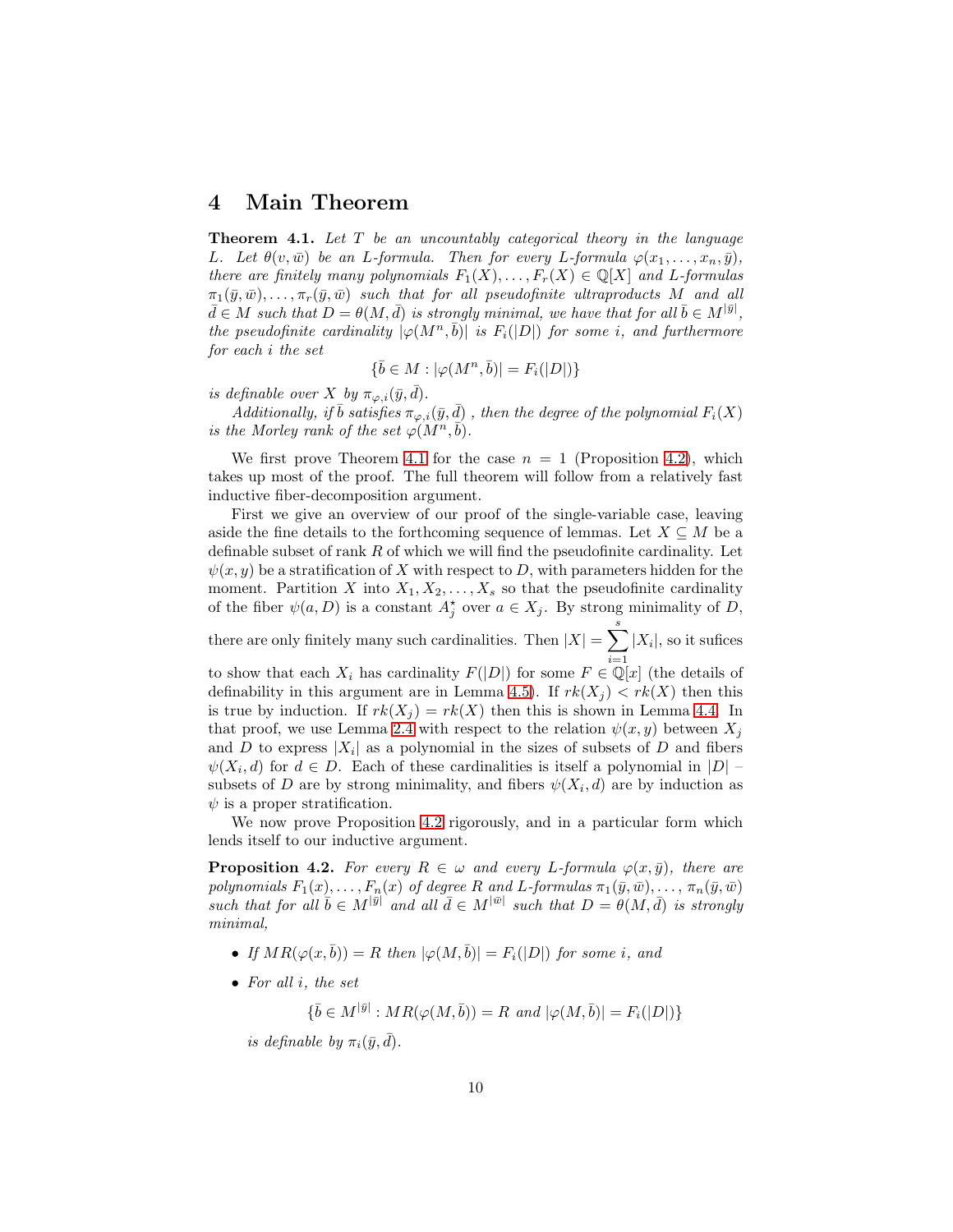We will prove this proposition by induction on  $R$ , through a sequence of lemmas. First we handle the base case  $R = 0$ .

For this sequence of lemmas, recall (definition [3.4\)](#page-5-1) that  $Num_T(\varphi(\bar{x}, \bar{y}))$  is the least number  $N \in \omega$  such that whenever  $M \models T$  and  $\bar{b} \in M^{|\bar{y}|}$ , if  $\varphi(M^{|\bar{x}|}, \bar{b})$  is finite then  $|\varphi(M^{|\bar{x}|}, \bar{b})| < N$ .

**Lemma 4.3.** If  $R = 0$  then Proposition [4.2](#page-9-1) holds.

*Proof.* Let  $n = Num_T(\varphi(x, \bar{y}))$ . Then for  $M \models T$  and  $\bar{b} \in M$ , if  $RK(\varphi(M, \bar{b})) =$ 0 – which means  $\varphi(M, \bar{b})$  is finite – then  $|\varphi(M, \bar{b})| < n$ . We take our  $F_1(x), \ldots, F_n(x)$ to be the constant degree-0 polynomials  $0, \ldots, n-1$  and take each  $\pi_i(\bar{y})$  to be an L-formula expressing " $|\varphi(M, \bar{b})| = i - 1$ " – note that this is a formula over ∅.  $\Box$ 

Now assume  $R > 0$  and that Proposition [4.2](#page-9-1) is proven for all ranks  $r < R$ . For a formula  $\varphi(x,\bar{y})$  and an  $R \in \omega$ , let  $P(\varphi, R)$  be the  $\emptyset$ -definable set given by

$$
P(\varphi, R) := \{ \bar{b} \in M^{|\bar{y}|} : MR(\varphi(x, \bar{b})) = R \}.
$$

For formulas  $\varphi(x,\bar{y}), \psi(x,v,\bar{z})$  and  $\theta(v,\bar{w}),$  let  $PrStrat_{\psi,\varphi,\theta}(\bar{y},\bar{z},\bar{w})$  be a first-order formula such that  $M \models PrStrat_{\psi,\varphi,D}(\bar{b},\bar{c},\bar{d})$  exactly when  $\psi(x,t,\bar{c})$ is a proper stratification of  $\varphi(M, b)$  with respect to  $\theta(M, d)$ .

<span id="page-10-0"></span>**Lemma 4.4.** Let  $\varphi(x, \bar{y})$  be an L-formula. Suppose there is a formula  $\psi(x, v, \bar{z})$ and a natural number n such that for all  $M \models T$ , all  $\overline{b} \in M^{|\overline{y}|}$ , and all  $\overline{d} \in M^{|\overline{z}|}$ such that  $D_{\bar{d}} = \theta(M, \bar{d})$  is strongly minimal, if  $MR(\varphi(M, \bar{b})) \leq R$  and  $\varphi(M, \bar{b})$ is infinite then there is a  $\bar{c} \in M^{|\bar{z}|}$  such that

1.  $\psi(x, v, \bar{c})$  is a proper stratification of  $\varphi(M, \bar{b})$  with respect to  $D_{\bar{d}}$ 

2. For every  $a \in \varphi(M, \bar{b})$ , the cardinality of the set  $\psi(a, D_{\bar{d}}, \bar{c})$  is n.

Then Proposition [4.2](#page-9-1) holds of R and  $\varphi(x,\bar{y})$ .

*Proof.* By the inductive hypothesis, there are polynomials  $G_1, \ldots, G_m \in \mathbb{Q}[x]$ of degree  $\lt R$  and formulas  $\rho_1(v, \bar{z}, \bar{w}), \ldots, \rho_m(v, \bar{z}, \bar{w})$  such that for all models  $M \models T$ , all  $\bar{d} \in M^{|\bar{w}|}$  such that  $D_{\bar{d}} = \theta(M, \bar{d})$  is strongly minimal, and all  $(e, \bar{c}) \in M^{1 + |\bar{z}|},$ 

- if  $MR(\psi(M, e, \bar{c})) < R$  then  $|\psi(M, e, \bar{c})| = G_i(|D_{\bar{d}}|)$  for some i, and
- each  $\rho_i$  defines the set  $\{(e, \bar{c}, \bar{d}) : MR(\psi(M, e, \bar{c})) \leq R \text{ and } |\psi(M, e, \bar{c})| =$  $G_i(|D_{\bar{d}}|)\},$  and
- if  $M \models \rho_i(e, \bar{c}, \bar{d})$  then  $\deg G_i = MR(\psi(M, e, \bar{c})).$

Let N be the maximum of the 2m numbers given by  $Num_T(\xi_i(v;\bar{z}\bar{w}))$  and  $Num_T(\xi'_i(v;\bar{z}))$  for  $i = 1,\ldots,m$ , where  $\xi_i(v;\bar{z}\bar{w})$  is  $\theta(v,\bar{w}) \wedge \rho_i(v,\bar{z},\bar{w})$  and  $\xi'_i(v;\bar{z}\bar{w})$  is  $\theta(v,\bar{w}) \wedge \neg \rho_i(v,\bar{z},\bar{w})$ . Then if  $\theta(M,\bar{d})$  is strongly minimal, we have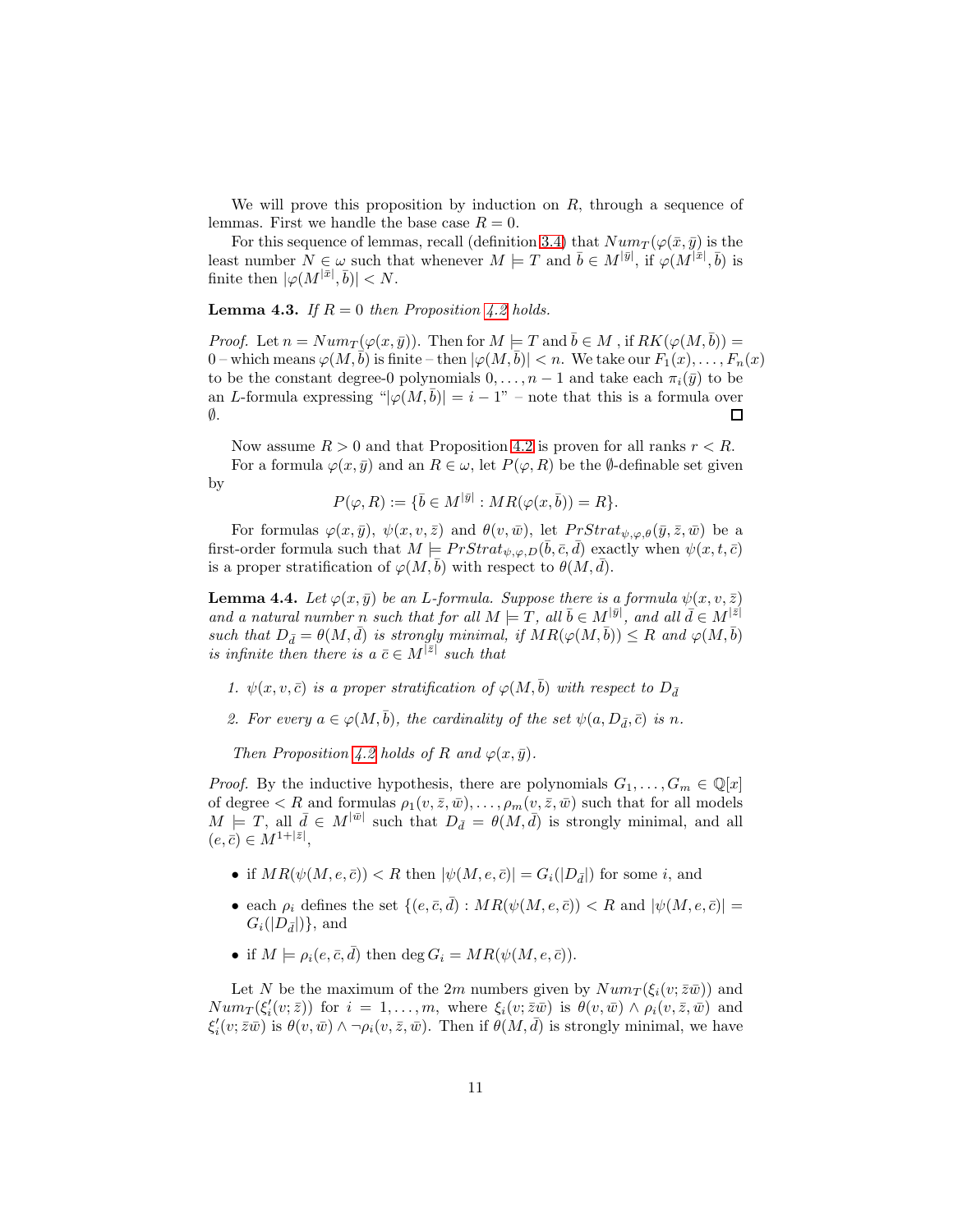that for each  $i = 1, ..., m$  and for all  $\bar{c}' \in M^{|\bar{z}|}$ , either  $|\rho_i(D, \bar{c}')| < N$  or  $|D - \rho_i(D, \vec{c}')| < N.$ 

Let  $\bar{b} \in P(\varphi, R)$  and  $\bar{d} \in M^{|\bar{w}|}$  such that  $D_{\bar{d}} = \theta(M, \bar{d})$  is strongly minimal. By the assumptions of our lemma, there is  $\bar{c} \in M^{|\bar{z}|}$  such that  $\psi(x, v, \bar{c})$  is a proper stratification of  $\varphi(M,\bar{b})$  with respect to  $D_{\bar{d}}$  – i.e.  $M \models PrStrat_{\psi,\varphi,\theta}(\bar{b},\bar{c},\bar{d})$ (this formula is defined in the remarks before Lemma [4.4\)](#page-10-0).

If  $\bar{c}$  is such that  $M \models PrStrat_{\psi,\varphi,\theta}(\bar{b},\bar{c},\bar{d})$  then since  $\psi(x,w,\bar{c})$  is a proper stratification of  $\varphi(M, \bar{b})$ , the x-fibers  $\psi(M, e, \bar{c})$  have rank  $\langle R \rangle$  for all  $e \in D$ . Therefore for each  $e \in D_{\bar{d}}$  there is a unique i such that  $M \models \rho_i(e, \bar{c}, \bar{d})$ . So the sets  $\rho_1(D_{\bar{d}}, \bar{c}), \ldots, \rho_m(D_{\bar{d}}, \bar{c})$  partition  $D_{\bar{d}}$ . Therefore all but one of these sets is finite of cardinality  $\leq N$ , and one of these sets is cofinite of pseudofinite cardinality at least  $|D_{\bar{d}}| - N$  (in fact, exactly equal to  $|D_{\bar{d}}| - K$  where K is the sum of the remaining finite cardinalities, which must therefore be no greater than  $N$ ).

Let  $\Sigma_{N,m}$  be the finite set  $\{(\sigma_1,\ldots,\sigma_m)\in\{0,1,\ldots,N,\infty\}^m : \sigma_i=\infty$  for exactly one *i*, and  $\sum$  $j\neq i$  $\sigma_j \leq N$  }.

For  $\bar{b} \in P(\varphi, R)$  and  $\bar{c} \in PrStrat_{\psi, \varphi, \theta}(\bar{b}, M^{|\bar{z}|}, \bar{d})$ , let  $\sigma(\bar{b}, \bar{c}, \bar{d})$  be the tuple  $(\sigma_1,\ldots,\sigma_m)\in \Sigma_{N,m}$  such that  $\sigma_i = |\rho_i(D_{\bar{d}}, \bar{c}, \bar{d})|$  if this set is finite, and  $\sigma_i = \infty$ if i is the unique index such that  $\rho_i(D_{\bar{d}}, \bar{c}, \bar{d})$  is infinite. Note that for any  $\sigma \in \Sigma_{N,m}$ , the set  $\{(\bar{b}, \bar{c}, \bar{d}) : \bar{b} \in P(\varphi, R) \text{ and } \bar{c} \in PrStrat_{\psi, \varphi, \theta}(\bar{b}, M^{|\bar{z}|}, \bar{d}) \text{ and }$  $\sigma(\bar{b}, \bar{c}, \bar{d}) = \sigma$ } is definable by a formula  $\pi_{\sigma}(\bar{y}, \bar{z}, \bar{w})$  over  $\emptyset$ .

Suppose  $\sigma(\bar{b}, \bar{c}, \bar{d}) = \sigma = (\sigma_1, \ldots, \sigma_m)$ . Let i be the unique index such that  $\sigma_i = \infty$ , and let  $n_{\sigma} := \sum \sigma_j$ . Noting that for  $j \neq i$  the set  $\rho_j(D_{\bar{d}}, \bar{c}, \bar{d})$  is the  $j\neq i$ set  $\{b \in D_{\bar{d}} : |\psi(M, b, \bar{c})| = G_j(|D_{\bar{d}}|)\}\$ , we obtain by Lemma [2.4](#page-3-0) the equation

$$
|\varphi(M,\bar{b})|=\frac{G_{i}(|D_{\bar{d}}|)\cdot(|D_{\bar{d}}|-n_{\sigma})+\sum_{j\neq i}G_{j}(|D_{\bar{d}}|)\cdot\sigma_{j}}{n}.
$$

Therefore  $|\varphi(M,\bar{b})| = F_{\sigma}(|D_{\bar{d}}|)$ , where

$$
F_{\sigma}(X) = \frac{G_i(X) \cdot (X - n_{\sigma}) + \sum_{j \neq i} G_j(X) \cdot \sigma_j}{n} \in \mathbb{Q}[X].
$$

By induction, each  $G_i(X)$  has degree  $\langle R$ . Moreover,  $G_i(X)$  has degree exactly  $R-1$ , which follows from Lemma [3.11.](#page-8-0)2, since i is the unique i such that  ${b \in D_{\bar{d}} : |\psi(M, b, \bar{c})| = G_i(D_{\bar{d}})}$  is cofinite. Therefore  $F_{\sigma}(X)$  is a polynomial of degree R.

Suppose  $\vec{c}'$  is another element of  $PrStrat_{\psi,\varphi,\theta}(\bar{b},M^{|\bar{z}|},\bar{d})$ . Let  $\sigma'=\sigma(\bar{b},\bar{c}',\bar{d})$ with coordinates  $(\sigma'_1, \ldots, \sigma'_m)$ . Let i' be the unique index such that  $\sigma'_{i'} = \infty$ and let  $n_{\sigma'} = \sum$  $\sum_{j\neq i'} \sigma_j$ . Then as before we have

$$
|\varphi(M,\bar{b})| = \frac{G_{i'}(|D_{\bar{d}}|)\cdot (|D_{\bar{d}}| - n_{\sigma'}) + \sum_{j\neq i'} G_j(|D_{\bar{d}}|)\cdot \sigma'_j}{n}.
$$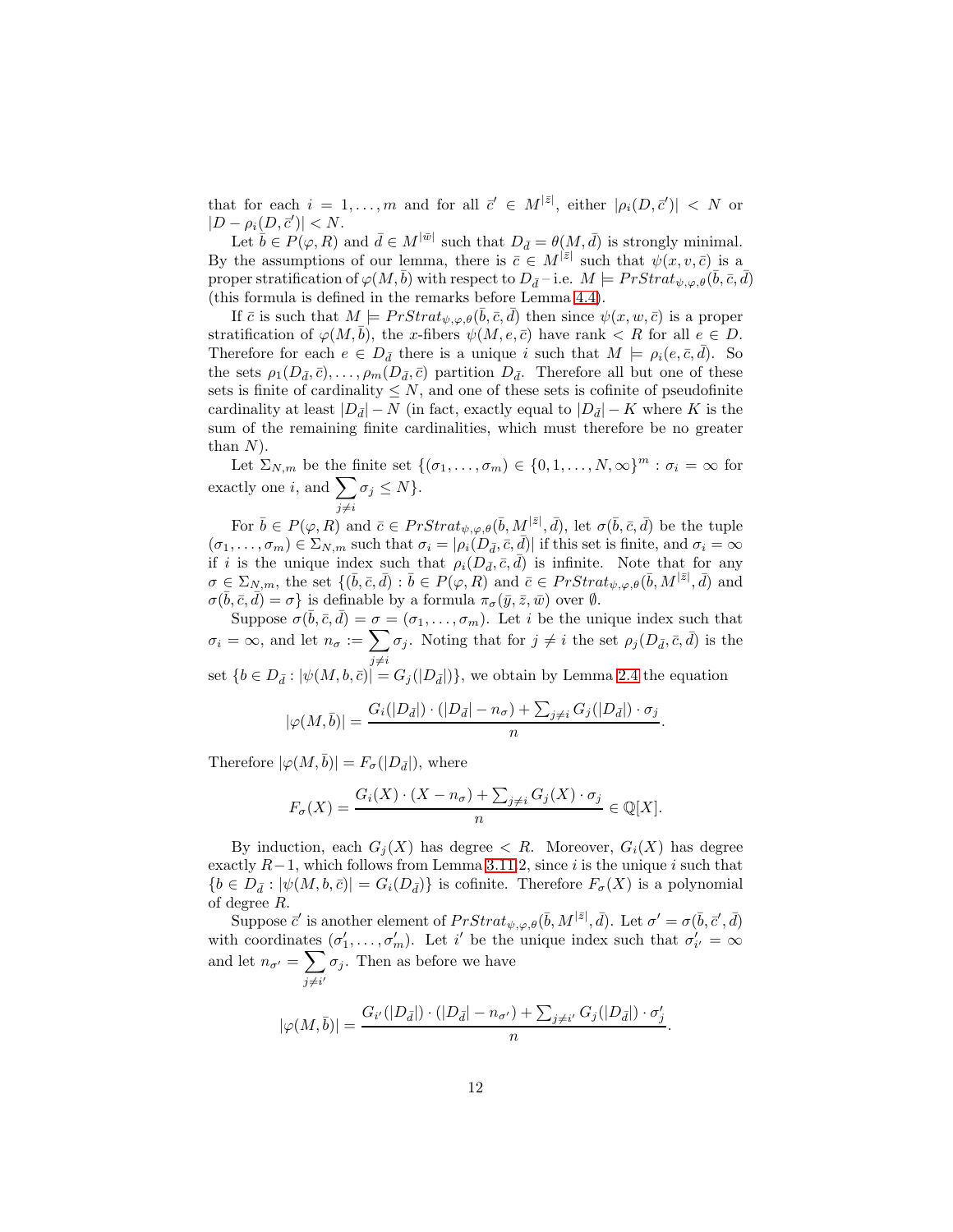Therefore the polynomial  $F_{\sigma'}(x) =$  $G_{i'}(x)\cdot (x-n_{\sigma'})+\sum_{j\neq i'} G_j(x)\cdot \sigma'_j$  $\frac{2j\neq v^2}{n}$  agrees

with the polynomial  $F_{\sigma}(x)$  when applied to the infinite hyper-integer  $|D_{\bar{d}}|$ . By Lemma [2.5.](#page-4-1)1, the polynomials  $F_{\sigma}$  and  $F_{\sigma'}$  are equal.

This shows that the choice of  $\bar{c} \in PrStrat_{\psi,\varphi,\theta}(\bar{b},M^{|\bar{z}|},\bar{d})$  does not affect the polynomial  $F_{\sigma}$ . Formally, we can quotient  $\Sigma_{N,m}$  by the equivalence relation  $\approx$  where  $\sigma \approx \sigma'$  if  $F_{\sigma} = F_{\sigma'}$ . Then for each  $\approx$ -equivalence class  $[\sigma]_{\approx}$ , we can define the set  $\{\bar{b} \in P(\varphi, R) : \sigma(\bar{b}, \bar{c}, \bar{d}) \approx \sigma \text{ for all } \bar{c} \in PrStrat_{\psi, \varphi, \theta}(\bar{b}, M^{|\bar{z}|}, \bar{d})\}$ by  $\pi_{[\sigma]_\infty}(\bar{y}, \bar{d})$  for an L-formula  $\pi_{[\sigma]_\infty}(\bar{y}, \bar{w})$  (as  $\Sigma_{N,m}$  is finite, we may explicitly list out the tuples which are equivalent to  $\sigma$ ). The polynomials  $F_{\sigma}(X)$  and formulas  $\pi_{[\sigma]\approx}(\bar{y}, \bar{w})$  as  $[\sigma]_{\approx}$  ranges over the finitely many equivalence classes give Proposition [4.2](#page-9-1) for R and  $\varphi(x, \bar{y})$ .  $\Box$ 

Now we can remove the restriction that the v-fibers of  $\psi(x, v, \bar{z})$  have a constant finite cardinality.

<span id="page-12-0"></span>**Lemma 4.5.** Suppose there is a formula  $\psi(x, v, \bar{w})$  such that for all  $M \models T$ , all  $\bar{b} \in M^{|\bar{y}|}$  and all  $\bar{d} \in M^{|\bar{w}|}$  such that  $D_{\bar{d}} = \theta(M, \bar{d})$  is strongly minimal, if  $MR(\varphi(x,\bar{b})) = R$  then there is a  $\bar{c} \in M^{|\bar{\bar{w}}|}$  such that  $\psi(x,v,\bar{c})$  is a proper stratification of  $\varphi(M, \bar{b})$  with respect to  $D_{\bar{d}}$ . Then Proposition [4.2](#page-9-1) holds for  $\varphi(x,\bar{y})$ .

*Proof.* Let N be the maximum of  $Num_T(\xi(v; x\overline{z}\overline{w})$  and  $Num_T(\xi'(v; x\overline{z}\overline{w}))$  (re-call Definition [3.4\)](#page-5-1) where  $\xi(v; x\overline{z}\overline{w})$  is  $\theta(v,\overline{w}) \wedge \psi(x,v,\overline{z})$  and  $\xi'(v; x\overline{z}\overline{w})$  is  $\theta(v,\bar{w}) \wedge \neg \psi(x,v,\bar{z})$ . Then if  $D_{\bar{d}} := \theta(M,d)$  is strongly minimal, we have that for all  $a', \bar{c}' \in M^{1+|\bar{z}|}$ , either  $|\psi(a, D_{\bar{d}}, \bar{c}')| < N$  or  $|D_{\bar{d}} - \psi(a, D_{\bar{d}}, \bar{c}')| < N$ .

For  $1 \leq i \leq N-1$ , let  $\varphi_i(x, \bar{y}, \bar{z}, \bar{w})$  be the formula such that  $\varphi_i(a, \bar{b}, \bar{c}, \bar{d})$ expresses " $\varphi(a, \bar{b})$  and  $|\psi(a, D_{\bar{d}}, \bar{c})| = i$ ". Let  $\varphi_0(x, \bar{y}, \bar{z}, \bar{w})$  be the formula such that  $\varphi_0(a, \overline{b}, \overline{c}, \overline{d})$  expresses  $\sqrt[\alpha]{\varphi(a, \overline{b})}$  and  $|\psi(a, D_{\overline{d}}, \overline{c})| > N$ ", and note that  $|\psi(a, D_{\bar{d}}, \bar{c})| > N$  implies the set  $\psi(a, D_{\bar{d}}, \bar{c})$  is infinite, in fact cofinite, when  $D_{\bar{d}}$  is strongly minimal. For  $0 \leq i \leq N-1$  let  $\psi_i(x, v, \bar{y}, \bar{z}, \bar{w})$  be  $\psi(x, v, \bar{z}) \wedge \varphi_i(x, \bar{y}, \bar{z}, \bar{w}).$ 

Note that if  $D_{\bar{d}}$  is strongly minimal and  $\psi(x, w, \bar{c})$  is a stratification of  $\varphi(M, \bar{b})$  with respect to  $D_{\bar{d}}$ , then the sets  $\varphi_0(M, \bar{b}, \bar{c}, \bar{d}), \ldots, \varphi_N(M, \bar{b}, \bar{c}, \bar{d})$  partition  $\varphi(M, b)$ .

By induction and by Lemma [4.4,](#page-10-0) there is an  $s \in \omega$  and there are polynomials  $G_{i,j}(X) \in \mathbb{Q}[X]$  and formulas  $\pi_{i,j}(\bar{y}, \bar{z}, \bar{w})$  for  $0 \leq i \leq N-1$  and  $1 \leq j \leq s$  such that for each i and all  $\bar{b}, \bar{c}, \bar{d},$  if  $D_{\bar{d}}$  is strongly minimal and either  $MR(\varphi_i(M, \bar{b}, \bar{c})) < R$  or  $\varphi_i(M, \bar{b}, \bar{c})$  is properly stratified by an instance of  $\psi_i(x, v, \bar{y}\bar{z}\bar{w})$  with constant finite  $D_{\bar{d}}$ -fibers, then  $|\varphi_i(M, b, \bar{c})| = G_{i,j}(|D_{\bar{d}}|)$ for some j, and for each j the set of all such  $(\bar{b}, \bar{c}) \in M^{|\bar{y}|+|\bar{z}|}$  is defined by  $\pi_{i,j}(\bar{y},\bar{z},\bar{d})$  (we may add additional non-used polynomials for various i so that our bound  $s$  is uniform).

Suppose  $D_{\bar{d}}$  is strongly minimal and  $MR(\varphi(M, \bar{b})) = R$ , and suppose  $M \models$  $PrStrat_{\psi,\varphi,\theta}(\vec{b},\bar{c},\bar{d}),$  so that  $\psi(x,v,\bar{c})$  is a stratification of  $\varphi(M,\bar{b})$  with respect to  $D_{\bar{d}}$ . Then by Lemma [3.11.](#page-8-0)1,  $MR(\varphi_0(M, \bar{b}, \bar{c}), \bar{d}) < R$ . If  $MR(\varphi_i(M, \bar{b}, \bar{c}, \bar{d})) =$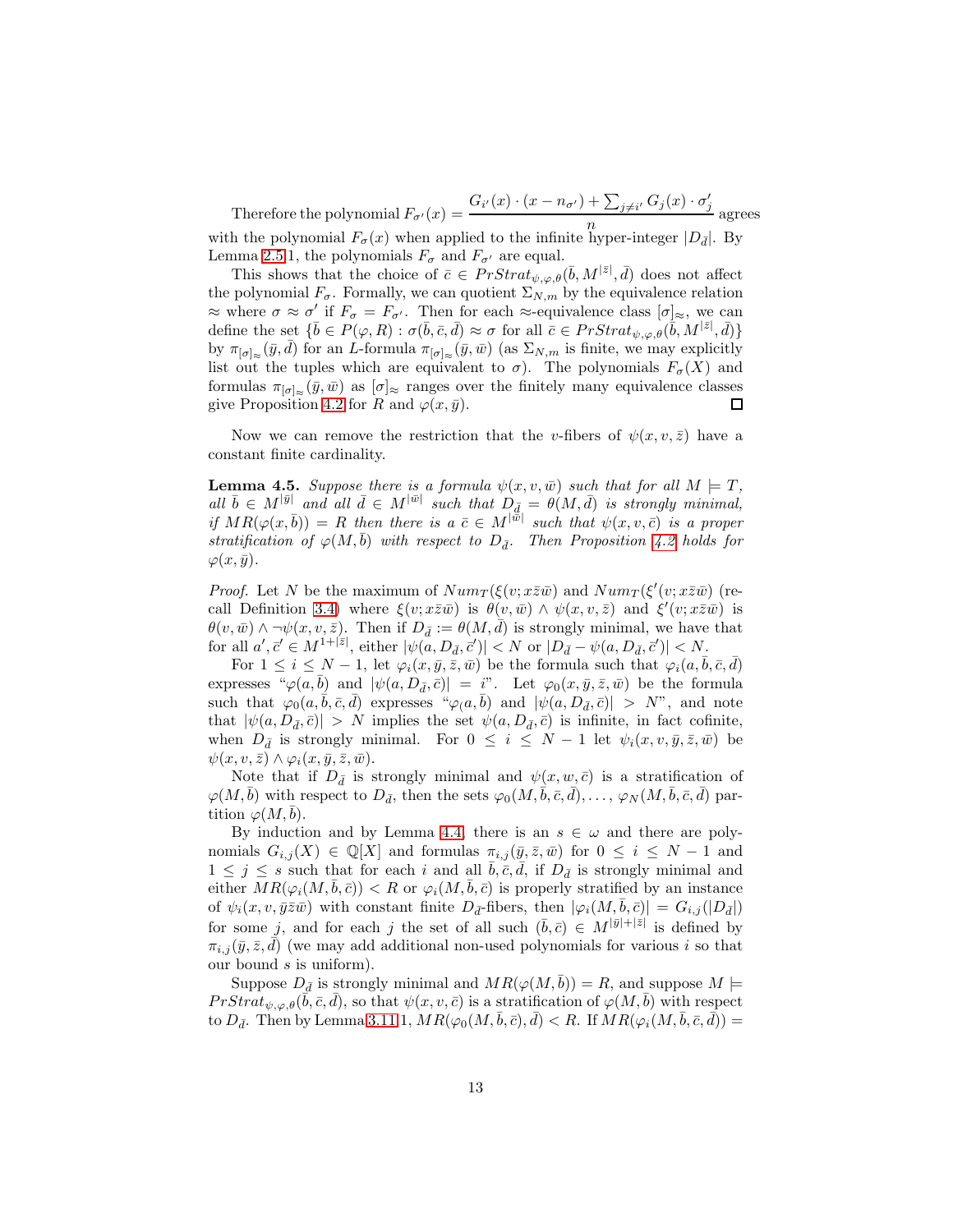R, then

$$
\psi_i(x, w, \bar{b}, \bar{c}, \bar{d}) := \psi(x, w, \bar{c}) \wedge \varphi_i(x, \bar{b}, \bar{c}, \bar{d})
$$

is a proper stratification of  $\varphi_i(M, \bar{b}, \bar{c}, \bar{d})$  with respect to  $D_{\bar{d}}$ , and the w-fibers  $\psi_i(a, D_{\bar{d}}, \bar{b}, \bar{c}, \bar{d})$  all have finite cardinality  $i$ , by the definition of  $\varphi_i$ . So in either case, the pseudofinite cardinality  $|\varphi_i(M, \bar{b}, \bar{c}, \bar{d})|$  is  $G_{i,j}(|D_{\bar{d}}|)$ , where j is the unique j such that  $M \models \pi_{i,j}(\bar{b}, \bar{c}, \bar{d}).$ 

Let  $\Xi_{N,s}$  be the finite set of all tuples  $\xi = (\xi_1, \ldots, \xi_N) \in \{1, \ldots, s\}^N$ . For  $\xi \in \Xi_{N,s}$ , let  $\pi_{\xi}(\bar{y}, \bar{z}, \bar{w})$  be the formula  $\bigwedge$  $0 \leq i \leq N$  $\pi_{i,\xi_i}(\bar{y}, \bar{z}, \bar{w})$ . For  $\bar{b} \in P_{\varphi,R}$  and

 $\bar{c} \in PrStrat_{\psi,\varphi,\theta}(\bar{b},M^{|\bar{z}|},\bar{d}), \text{ let } \xi(\bar{b},\bar{c},\bar{d}) \text{ be the tuple } \xi = (\xi_1,\ldots,\xi_N) \text{ such that }$  $M \models \pi_{i,\xi(i)}(\overline{b}, \overline{c}, \overline{d})$  for each  $i$  – i.e., such that  $M \models \pi_{\xi}(\overline{b}, \overline{c}, \overline{d})$ . Let  $F_{\xi}(X) \in \mathbb{Q}[X]$ be the polynomial  $\sum$ N

 $i=0$  $G_{i,\xi_i}(X)$ .

When  $D_{\bar{d}}$  is strongly minimal, the formulas  $\{\pi_{\xi}(\bar{y}, \bar{z}, \bar{d}) : \xi \in \Xi_{N,s}\}$  partition

$$
\{(\bar{b},\bar{c})\in M^{|\bar{y}|+|\bar{z}|}: MR(\varphi(M,\bar{b}))=R \text{ and } PrStrat_{\psi,\varphi,\theta}(\bar{b},\bar{c},\bar{d})\}.
$$

If  $D_{\bar{d}}$  is strongly minimal and  $M \models \pi_{\xi}(\bar{b}, \bar{c}, \bar{d})$  then the pseudofinite cardinality  $|\varphi(M,\bar{b})|$  is  $\sum_{n=1}^{N}$  $i=0$  $|\varphi_i(M,\bar{b},\bar{c},\bar{d})|$  which equals  $F_\xi(|D_{\bar{d}}|),$  since  $|\varphi_i(M,\bar{b},\bar{c},\bar{d})|$  =

 $G_{i,\xi(i)}(|D_{\bar{d}}|)$  for each i. We note that at least one  $\varphi_i(M, \bar{b}, \bar{c}, \bar{d})$  must have full Morley rank (since this is a finite partition of  $\varphi(M, b)$ , and so at least one  $G_{i,\xi(i)}(X)$  has degree R, hence  $G_{\xi}(X)$  does as well.

As in the previous lemma, if  $\vec{c}' \in M$  and  $M \models PrStrat_{\psi,\varphi,\theta}(\bar{b},\bar{c}',\bar{d})$  and  $\xi(\bar{b}, \bar{c}', \bar{d}) = \xi',$  then as in the previous lemma we also have  $|\varphi(M, \bar{b})| = F_{\xi'}(|D_{\bar{d}}|),$ so  $F_{\xi}(x) = F_{\xi}(x)$  as polynomials, again by Lemma [2.5.](#page-4-1)1. Then, as in that proof, we quotient  $\Xi_{N,s}$  by the equivalence relation defined as  $\xi \approx \xi'$  when  $F_{\xi} = F_{\xi'}$ , and taking our polynomials to be  $F_{[\xi]_\infty}(X)$  and our defining formulas  $\pi_{[\xi]_\infty}(\bar{y}, \bar{w})$ to be "for all  $\bar{z}$ , if  $PrStrat_{\psi,\varphi,\theta}(\bar{y},\bar{z},\bar{w})$  holds then  $\pi_{\xi'}(\bar{y},\bar{z},\bar{w})$  holds for some  $\xi' \approx \xi$ ," which is definable since there are finitely many  $\xi' \approx \xi$ . 口

Now we can prove the full one-variable case.

Proof of Proposition [4.2.](#page-9-1) By Corollary [3.9,](#page-7-2) there are formulas

 $\psi_1(x, v, \bar{z}), \ldots, \psi_s(x, v, \bar{z})$  such that for all  $\bar{b} \in M^{|\bar{y}|}$  and all  $\bar{d}$  such that  $D_{\bar{d}, \bar{d}}$ strongly minimal, there is a unique  $i \in \{1, \ldots, s\}$  such that for some  $\bar{c} \in M^{|\bar{z}|}$ , the formula  $\psi_i(x, w, \bar{c})$  stratifies  $\varphi(M, b)$  with respect to  $D_{\bar{d}}$ . Apply Lemma [4.5](#page-12-0) to each  $\psi_i$  to obtain  $s \in \omega$  and polynomials  $G_{i,1}(X), \ldots, G_{i,s}(X) \in \mathbb{Q}[X]$  and formulas  $\pi_{i,1}(\bar{y},\bar{w}), \ldots, \pi_{i,s}(\bar{y},\bar{w})$  for each i as in the statement of Proposition [4.2.](#page-9-1) Taking our polynomials to be the polynomials  $G_{i,j}(X)$  and our formulas to be " $(\exists \bar{z}Strat_{\psi_i,\varphi,\theta}(\bar{y},\bar{z},\bar{w}))$  and  $\pi_{i,j}(\bar{y},\bar{w})$ " proves the proposition. 口

We can now the proof of the full main theorem.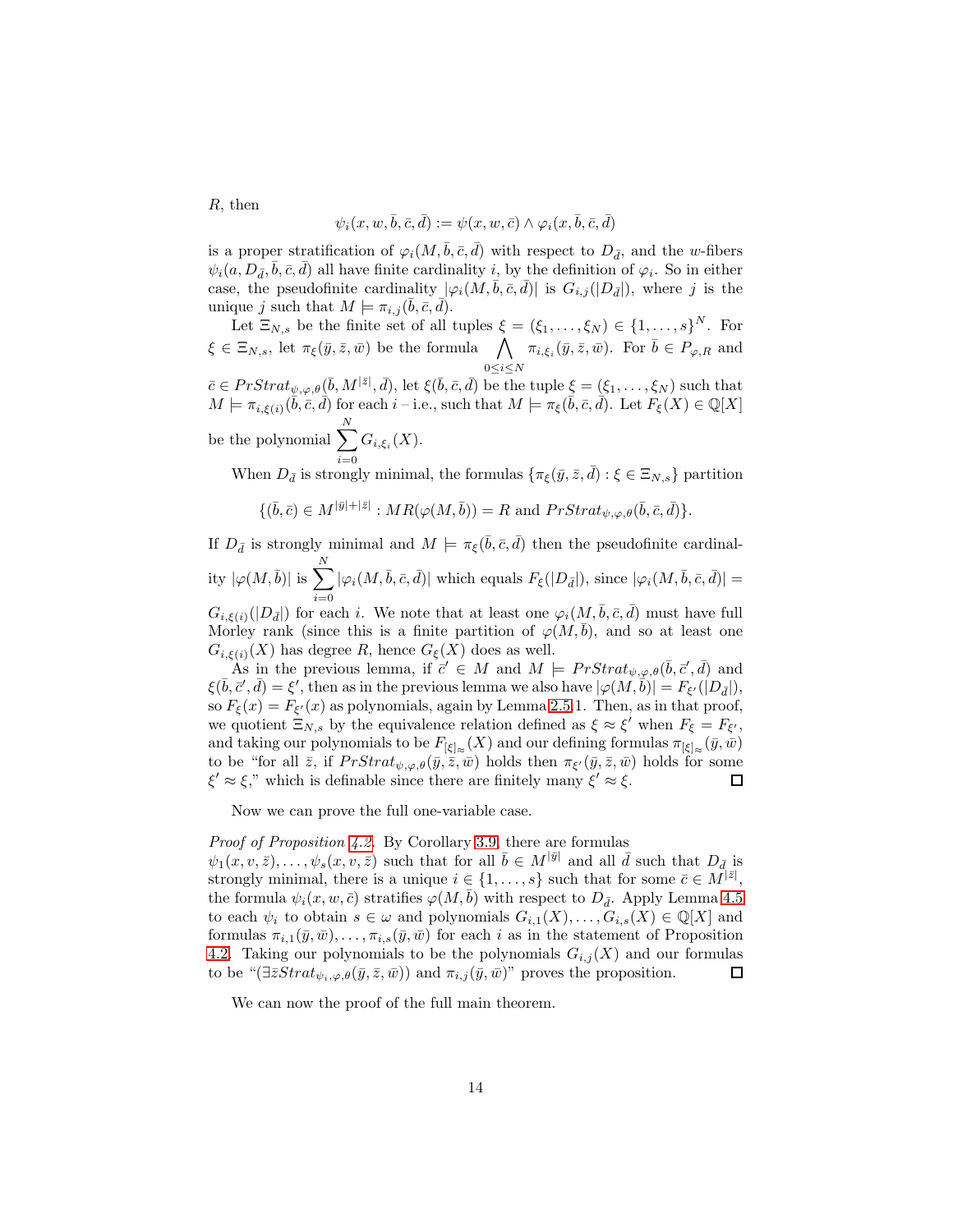*Proof of Proposition [4.1.](#page-9-0)* The case  $n = 1$  is proven in Proposition [4.2.](#page-9-1)

Let us assume the theorem is true for n and let  $\varphi(x_1, \ldots, x_n, x_{n+1}, \bar{z})$  be a formula. By Proposition [4.2,](#page-9-1) there are  $G_1(X), \ldots, G_s(X) \in \mathbb{Q}[X]$  of degree at most N such that for all  $\bar{a} \in M^n$ , all  $\bar{b} \in M^{|\bar{y}|}$  and all  $\bar{d} \in M^{|\bar{w}|}$  such that  $D_{\bar{d}}$ is strongly minimal, we have  $|\varphi(M, \underline{\bar{a}}, \overline{b})| = G_i(|D_{\bar{d}}|)$  for some *i*, and for each *i* the set of all  $\bar{a}\bar{b}$  such that  $|\varphi(M,\bar{a},\bar{b})| = G_i(|D_{\bar{d}}|)$  is definable by the formula  $\pi_i(x_2,\ldots,x_{n+1},\bar{y},\bar{d}).$ 

By induction, for each i there are polynomials  $H_{i,1}(X), \ldots, H_{i,m}(X) \in \mathbb{Q}[X]$ and formulas  $\tau_{i,1}(\bar{y}, \bar{w}), \ldots, \tau_{i,m}(\bar{y}, \bar{w})$  such that for all  $\bar{b} \in M^{|\bar{y}|}$  and  $\bar{d} \in M^{|\bar{w}|}$ with  $D_{\bar{d}}$  strongly minimal, there is a  $j \in \{1, \ldots, m\}$  such that  $|\pi_i(M^n, \bar{b}, \bar{d})|$  $H_{i,j}(|D_{\bar{d}}|)$ , and  $deg H_{i,j}(X) = MR(\pi(\bar{x}, \bar{b}, \bar{d}))$ , and for all j the formula  $\tau_{i,j}(\bar{y}, \bar{d})$ defines the set of all  $\vec{b}$  such that  $|\pi_i(M^n, \vec{b}, \vec{d})| = H_{i,j}(|D_{\vec{d}}|)$ . (As in the proofs above, we may not have the same number of polynomials for each  $\pi_i$ , but we may add additional unused polynomials to get a uniform number).

For every tuple  $\sigma = (\sigma_1, \ldots, \sigma_s) \in \{1, \ldots, m\}^s$ , let  $\tau_{\sigma}(\bar{z}, \bar{w})$  be the formula  $\bigwedge \tau_{i,\sigma_i}(\bar{z},\bar{w})$ . Note that the formulas when  $D_{\bar{d}}$  is strongly minimal the formulas i  $\tau_{\sigma}(\bar{z}, \bar{d})$  partition  $M^{|\bar{z}|}$  as  $\sigma$  ranges over  $\{1, \ldots, m\}^s$  (with some empty sets in

this partition, if any of the polynomials  $H_{i,j}$  is unattained). If  $\sigma = (\sigma_1, \ldots, \sigma_s)$ ,  $M \models \tau_\sigma(\bar{c})$ , and  $D_{\bar{d}}$  is strongly minimal, then  $|\pi_i(M^{|\bar{y}|}, \bar{b}, \bar{d})| = H_{i, \sigma_i}(|D_{\bar{d}}|)$  for each i. By Lemma [2.4.](#page-3-0)1, we have that

$$
|\varphi(M^{n+1},\overline{b})| = \sum_{i=1}^{s} F_i(|D_{\overline{d}}|) \cdot H_{i,\sigma_i}(|D_{\overline{d}}|) = F_{\sigma}(|D_{\overline{d}}|),
$$

where  $F_{\sigma}(X)$  is the polynomial  $\sum_{s=1}^{s}$  $i=1$  $G_i(X) \cdot H_{i, \sigma_i}(X)$ . We note that this equa-

tion comes from the fact that  $\varphi(M^{n+1}, \bar{b})$  is the disjoint union of the sets  $Z_i := \{(c, \bar{a}, \bar{b}) : M \models \pi_i(\bar{a}, \bar{b}) \text{ and } M \models \varphi(c, \bar{a}, \bar{b})\}$  for  $i = 1, \ldots, s$ , each of which has cardinality  $G_i(|D_{\bar{d}}|) \cdot H_{i,\sigma_i}(|D_{\bar{d}}|)$ . The fibers  $\{c \in M : (c, \bar{a}) \in Z_i\}$ all have pseudofinite cardinality  $G_i(|D_{\bar{d}}|)$  by the definition of  $Z_i$ , hence they all have the same Morley rank which is deg  $G_i(X)$ . Therefore by Lemma [3.5,](#page-5-2) taking the definable surjection f to be the projection of  $Z_i$  onto the coordinates  $(x_2,...,x_n)$ , the Morley rank of  $Z_i$  is  $\deg G_i + MR(\pi_i(M^n, \bar{b}, \bar{d})) = \deg G_i(X) +$  $\deg H_{i,\sigma_i}(X)$ , which is the degree of the polynomial  $G_i(X) \cdot H_{i,\sigma_i}(X)$ . So  $\deg F_{\sigma}(X) = \max(\deg G_i(X) \cdot H_{i,\sigma_i}(X) : i \leq s) = \max(MR(Z_i) : i \leq s) =$  $MR(\varphi(M^{n+1},\overline{b})).$  $\square$ 

## 5 Additional Results

We illustrate that it our counting polynomials may need to have strictly rational coefficients, as opposed to the strongly minimal case, where the coefficients are integer-valued.

<span id="page-14-0"></span>**Example 5.1.** Let L contain unary predicates  $P_0$ ,  $P_1$  and a binary relation R.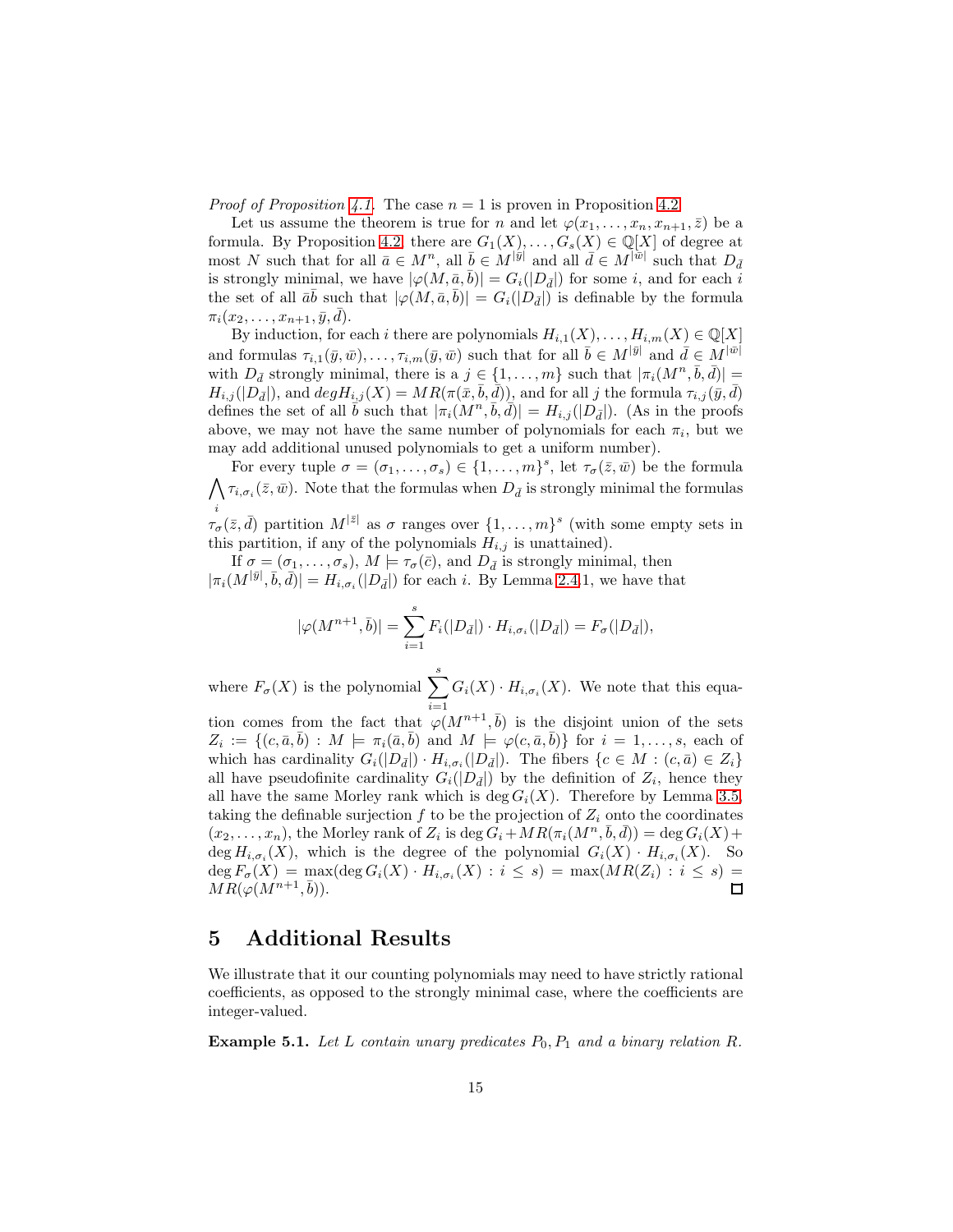Let  $T$  be the complete theory axiomatized by

- $P_0$  and  $P_1$  partition the universe M into infinite disjoint sets
- For all  $x, y \in M$  if  $R(x, y)$  holds then  $x \in P_0$  and  $y \in P_1$ .
- For all  $x \in P_0$  there are exactly three  $y \in P_1$  such that  $R(x, y)$  holds.
- For all  $y \in P_1$  there are exactly two  $x \in P_0$  such that  $R(x, y)$  holds.
- For all  $x, x' \in P_0$  and  $y, y' \in P_1$ , if  $R(x, y)$  and  $R(x', y)$  and  $R(x, y')$  hold then  $R(x', y')$  holds.

The reduct of any model M of T to  $\{R\}$  looks like an infinite disjoint union of complete two-to-three bipartite digraph, directed versions of the complete bipartite graph  $K_{2,3}$ , with arrows going from the side with two elements to the side with three elements. The predicate  $P_0$  picks out the source nodes and the predicate  $P_1$  picks out the target nodes. This theory is totally categorical. In any model M of T, the sets  $P_0(M)$  and  $P_1(M)$  are strongly minimal. T is a pseudofinite theory which may be satisfied by any ultraproduct of  $M_1, M_2, M_3, \ldots$ where  $M_n$  is the disjoint union of n copies of the complete two-to-three bipartite digraph. Then  $|M_n| = 5n$  and  $|P_0(M_n)| = 2n$  and  $|P_1(M_n)| = 3n$ . It follows that in any infinite ultraproduct  $M = \prod$  $n\rightarrow\mathcal{U}$  $M_n$  we have  $|P_0(M)| = \frac{2}{3}$  $\frac{2}{3}|P_1(M)|,$ 

and  $|P_1(M)| = \frac{3}{2}$  $\frac{2}{2}$  $\vert P_0(M) \vert$ . This shows that the polynomials in the theorem may be required to have strictly rational coefficients.

In our next result, we show that when a pseudofinite ultraproduct  $M$  has uncountably categorical theory, then the two-sorted structure  $M^+$  is uncomplicated in a model-theoretic sense. To formulate this result, we need the notion of a *disjoint union* structure. Suppoe  $L_1$  and  $L_2$  are disjoint languages, and let  $M_1$  be an  $L_1$ -structure and  $M_2$  an  $L_2$ -structure. The disjoint union of  $M_1$ and  $M_2$  is a two-sorted structure. One sort is for  $M_1$  and has the language  $L_1$ , and the other sort is for  $M_2$  in the language  $L_2$ . Each sort inherits the full structure of the  $M_i$ , and there is no defined interaction between the two sorts. The disjoint union is, in a sense, the least model-theoretically complicated way of joining the structures  $M_1$  and  $M_2$ . In this next proposition, we show that the counting structure  $M^+$  is definable in the disjoint union of M and the real closed field  $\mathbb{R}^*$ .

<span id="page-15-0"></span>**Proposition 5.2.** Let  $(M_\lambda : \lambda \in \Lambda)$  be a sequence of finite L-structures and let U be an ultrafilter on  $\Lambda$  such that  $M := \prod$  $\lambda \rightarrow u$  $M_{\lambda}$  is  $\aleph_1$ -categorical. Let  $M^+$  be the  $L^+$ -expansion of M with respect to  $(M_\lambda : \lambda \in \Lambda)$  and U. Then  $M^+$  is definable

over a singleton  $c \in \mathbf{OF}$  and a tuple  $d \in M$  in the two-sorted disjoint union structure of M and  $\mathbb{R}^{\mathcal{U}}$ , where  $\bar{d}$  is such that  $\theta(M, \bar{d})$  is strongly minimal for an L-formula  $\theta(v,\bar{w})$  and where c is the pseudofinite cardinality of any infinite definable set  $X \subseteq M^m$  (for any arity m).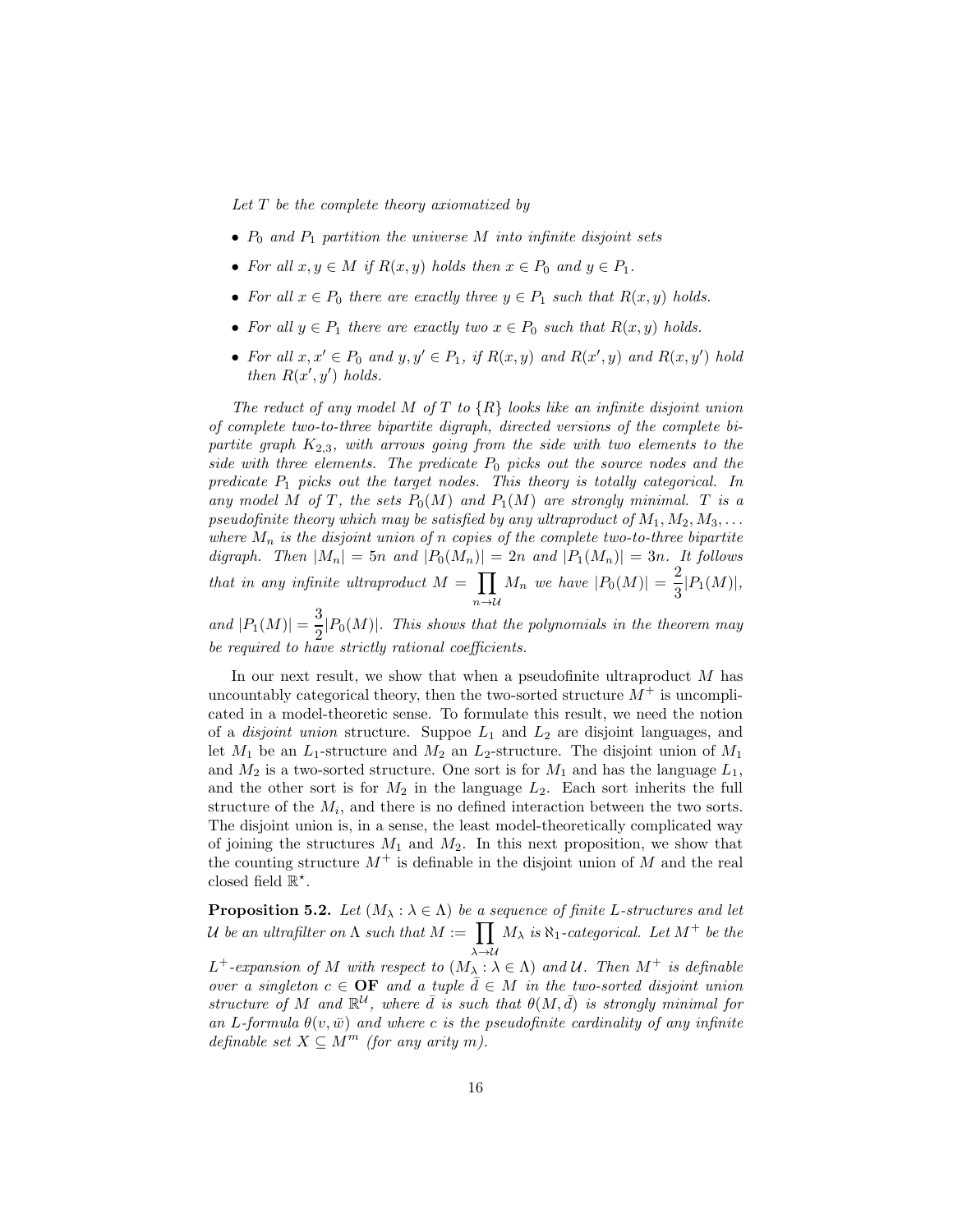*Proof.* Let  $D = \theta(M, \bar{d})$  be a definable strongly minimal set. Then  $|X| = F(|D|)$ for some polynomial  $F(X) \in \mathbb{Q}[x]$ , by Theorem [4.1.](#page-9-0) Since  $|X|$  and  $|D|$  are both non-standard integers, the hyperreal  $|D|$  is the unique positive hyperreal z such that  $F(z) = |X|$ , by Lemma [2.5.](#page-4-1)2. So |D| is definable over |X| in  $\mathbb{R}^{\mathcal{U}}$ . Therefore to prove our theorem, it suffices to let  $c = |D|$ , and show that  $M^+$  is definable in the disjoint union  $L^+$ -structure  $M \cup \mathbb{R}^{\mathcal{U}}$  over  $c \in \mathbb{R}^*$  and  $\bar{d} \in M$ .

To show that  $M^+$  is definable in the disjoint union, we show that for every L-formula  $\varphi(\bar{x}, \bar{y})$ , the function  $f_{\varphi(\bar{x}, \bar{y})}$  is definble over  $c = |D| \in \mathbb{R}^*$  and  $\bar{d} \in$ M. Let  $\varphi(\bar{x}, \bar{y})$  be an L-formula. By Theorem [4.1,](#page-9-0) there are finitely many polynomials  $F_1(X), \ldots, F_r(X) \in \mathbb{Q}[X]$  and formulas  $\pi_1(\bar{y}, \bar{w}), \ldots, \pi_r(\bar{y}, \bar{w})$  such that the formulas  $\pi_i(\bar{y}, \bar{d})$  partition  $M^{|\bar{y}|}$  and for every  $\bar{b}$  we have  $|\varphi(M, \bar{b})|$  =  $F_i(|D|)$  iff  $M \models \pi_i(\bar{b})$ . Then for any  $\bar{b} \in M^{|\bar{y}|}$  and any  $e \in \mathbb{R}^{\mathcal{U}},$ 

$$
M^+ \models f_{\varphi(\bar{x}, \bar{y})}(\bar{b}) = e
$$

if and only if

$$
(M, \mathbb{R}^{\mathcal{U}}) \models \bigvee_{i=1}^{r} [\pi_i(\bar{b}, \bar{d}) \land e = F_i(c)]
$$

which is definable in the disjoint union.

In our final two propositions, we will demonstrate how Theorem [4.1](#page-9-0) passes down to give information about cardinalities of sets in finite structures. These propositions will be about particular kinds of families of sets defined as follows.

**Definition 5.3.** Let L be a language and let  $(M_\lambda : \lambda \in \Lambda)$  be a sequence of Lstructures. We say that  $(M_\lambda : \lambda \in \Lambda)$  has a zero-one law if for every L-sentence  $\phi$ , either  $M_{\lambda} \models \phi$  for all-but-finitely many  $\lambda$  or  $M_{\lambda} \models \neg \phi$  for all-but-finitely many  $\lambda$ .

Equivalently,  $(M_\lambda : \lambda \in \Lambda)$  has a zero-one law if any two non-principal ultraproducts of the family are elementarily equivalent.

We also say that  $(M_\lambda : \lambda \in \Lambda)$  is a zero-one class.

If  $(M_\lambda : \lambda \in \Lambda)$  is a zero-one clas, we call the theory of any/all non-principal ultraproducts of the family the limit theory.

Let us also recall the little-o notation " $f = o(g)$ ", which is an abbreviation for the statement

$$
\lim_{x \to \infty} \frac{f(x)}{g(x)} = 0.
$$

First we show that a zero-one class with an uncountably categorical limit theory is an R-mec, a notion devised by Anscombe, Macpherson, Steinhorn and Wolf to appear in their upcoming paper [\[1\]](#page-21-1), and explored in detail in Wolf's thesis [\[7\]](#page-22-2).

**Definition 5.4.** Let  $C$  be a class of finite L-structures. Let  $R$  be a set of functions from C to  $\mathbb{R}^{\geq 0}$ . Then C is an R-mec if for every L-formula  $\varphi(\bar{x}, \bar{y})$ there are finitely many  $h_1(X), \ldots, h_n(X) \in R$  and L-formulas  $\psi_1(\bar{y}), \ldots, \psi_n(\bar{y})$ such that for each  $M \in \mathcal{C}$ ,

 $f(x)$ 

 $\Box$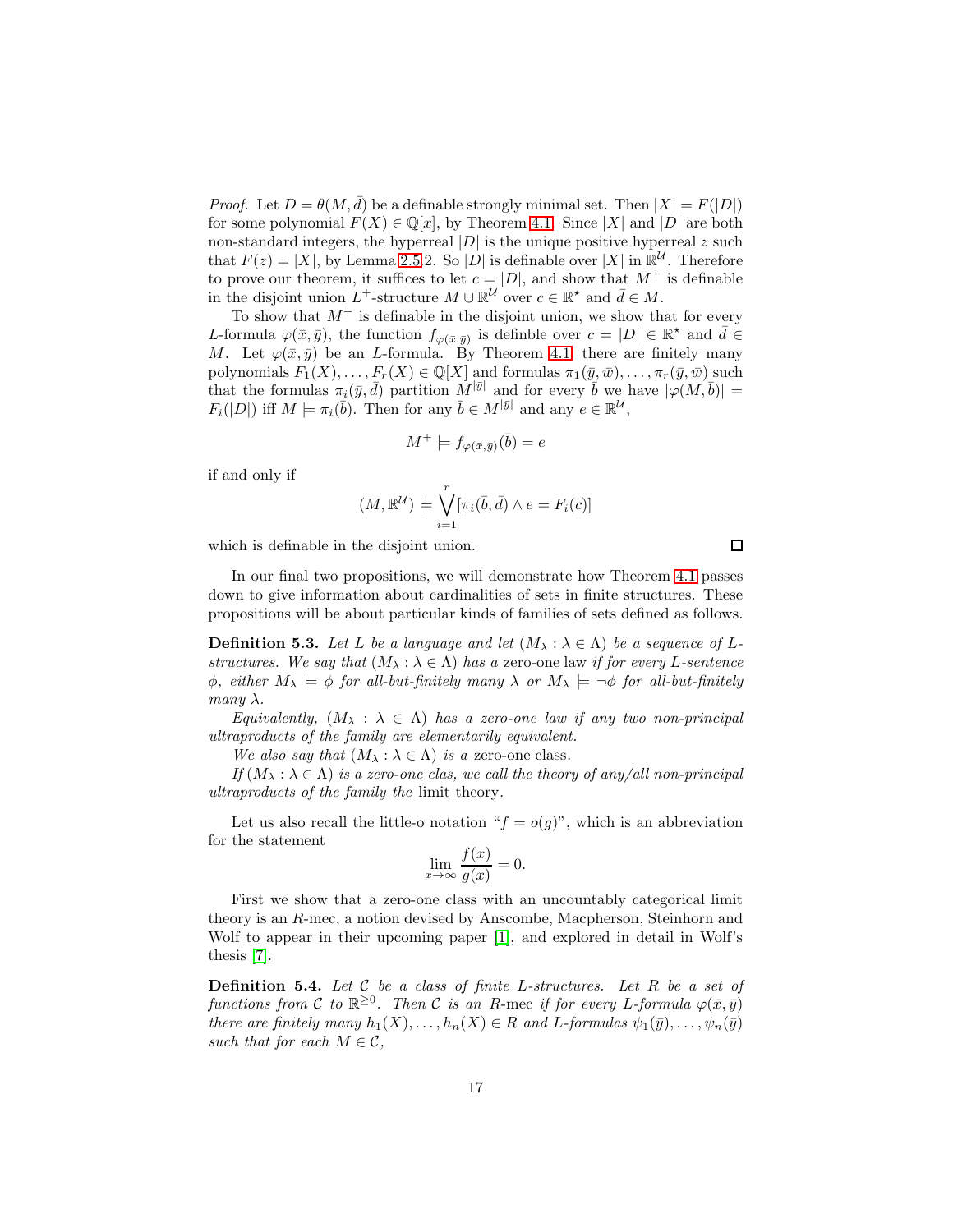- for each  $\bar{b} \in M^{|\bar{y}|}$ , there is an i such that  $|\varphi(M, \bar{b})| = h_i(M)$ , and
- for each i the formula  $\psi_i(\bar{y})$  defines the set  $\{\bar{b} \in M^{|\bar{y}|} : |\varphi(M, \bar{b})| =$  $h_i(M)$ .

The word "mec" is short for "multidimensional exact class". It is a special case of the more general notion of multidimensional asymptotic class, introduced in [\[1\]](#page-21-1) and explored in [\[7\]](#page-22-2) as R-mecs are, the definition of which is similar to the above definition except instead of stipulating that  $|\varphi(M, b)| = h_i(M)$ , we stipulate that the two are "asymptotically" equal, in the sense that the quotient  $|\varphi(M,\bar{b})| - h_i(M)$  $\frac{b|h-h_i(M)}{h_i(M)}$  tends to zero as  $h_i(M)$  goes to infinity. That is,  $|\varphi(M,\bar{b})|$  –

 $h_i(M) = o(h_i(M))$ , as M ranges over C and  $\bar{b}$  ranges over  $\psi_i(M^{\bar{y}})$ . We note that  $h_i$  takes as input the structure M, not the number  $|M|$ .

In this proposition, we prove that a class of finite structures whose ultraproduct theory is uncountably categorical is an R-mec for a particularly simple class of functions R.

<span id="page-17-0"></span>**Proposition 5.5.** Let  $T$  be an uncountably categorical pseudofinite theory. Suppose  $(M_\lambda : \lambda \in \Lambda)$  is a sequence of finite L-structures with a zero-one law and limit theory T. Let  $\theta(v,\bar{w})$  be a formula such that  $\theta(M,\bar{d})$  is strongly minimal for some  $M \models T$  and  $\bar{d} \in M$ . Then for every formula  $\varphi(\bar{x}, \bar{y})$ , there are polynomials  $F_1, \ldots, F_r \in \mathbb{Q}[x]$  and formulas  $\pi_1(\bar{y}, \bar{w}), \ldots, \pi_r(\bar{y}, \bar{w})$  such that in all finite structures  $M_{\lambda}$  there is a tuple  $\bar{d}_{\lambda} \in M_{\lambda}^{|\bar{w}|}$  $\lambda^{|\bar{w}|}$  such that for all  $\bar{b} \in M_{\lambda}^{|\bar{y}|}$  $\lambda^{[y]}$ , there is  $i \in \{1, \ldots, r\}$  such that  $|\varphi(M_{\lambda}^{|\bar{x}|})|$  $|\bar{x}|, |\bar{b}| = F_i(|\theta(M_\lambda, \bar{d}_\lambda|),$  and for each i the set  $\pi_i(M_{\lambda}^{|\bar{y}|}$  $\lambda^{|\bar{y}|}, \bar{d}_{\lambda}$  is the set of all  $\bar{b} \in M_n^{|\bar{y}|}$  for which this equation holds.

In particular, the class  $(M_\lambda : \lambda \in \Lambda)$  is an R-mec, where R is the set of functions defined by

$$
f(M_{\lambda}) = F(|\theta(M_{\lambda}, \bar{d}_{\lambda})|)
$$

as  $F(x)$  ranges over  $\mathbb{Q}[x]$  and  $\bar{d}_{\lambda}$  ranges over elements of  $M_{\lambda}$ .

*Proof.* Let  $\theta(v, \bar{w})$  be an *L*-formula such that some/every (saturated) model M of the theory T has a  $\bar{d} \in M$  such that  $\theta(M, \bar{d})$  is strongly minimal.

Let  $\varphi(\bar{x}, \bar{y})$  be an *L*-formula. Let  $F_1(X), \ldots, F_r(X) \in \mathbb{Q}[X]$  be the polynomials and  $\pi_1(\bar{y}, \bar{w}), \ldots, \pi_r(\bar{y}, \bar{w})$  be the formulas obtained in Theorem [4.1](#page-9-0) as applied to  $\varphi(\bar{x}, \bar{y})$  and  $\theta(v, \bar{w})$ .

Let  $\Psi(\bar{w})$  be an  $L^+$ -formula such that  $\Psi(\bar{d})$  expresses the conjunction of the two conditions

- 1.  $\pi_1(\bar{y}, \bar{d}), \ldots, \pi_r(\bar{y}, \bar{d})$  partition  $M^{|\bar{y}|}$ , and
- 2. for all  $\bar{b} \in M^{|\bar{y}|}$  we have  $|\varphi(M^{|\bar{x}|}, \bar{b})| = F_i(|\theta(M, \bar{d})|)$  if and only if  $M \models$  $\pi_i(\bar b, \bar d).$

Then for every  $M \models T$  and  $\bar{d} \in M$ , if  $\theta(M, \bar{d})$  is strongly minimal then  $M^+ \models$  $\Psi(d)$ . Since every uncountable model of T is saturated, every uncountable model of T contains a tuple  $\bar{d}$  such that  $\theta(M, \bar{d})$  is strongly minimal. Therefore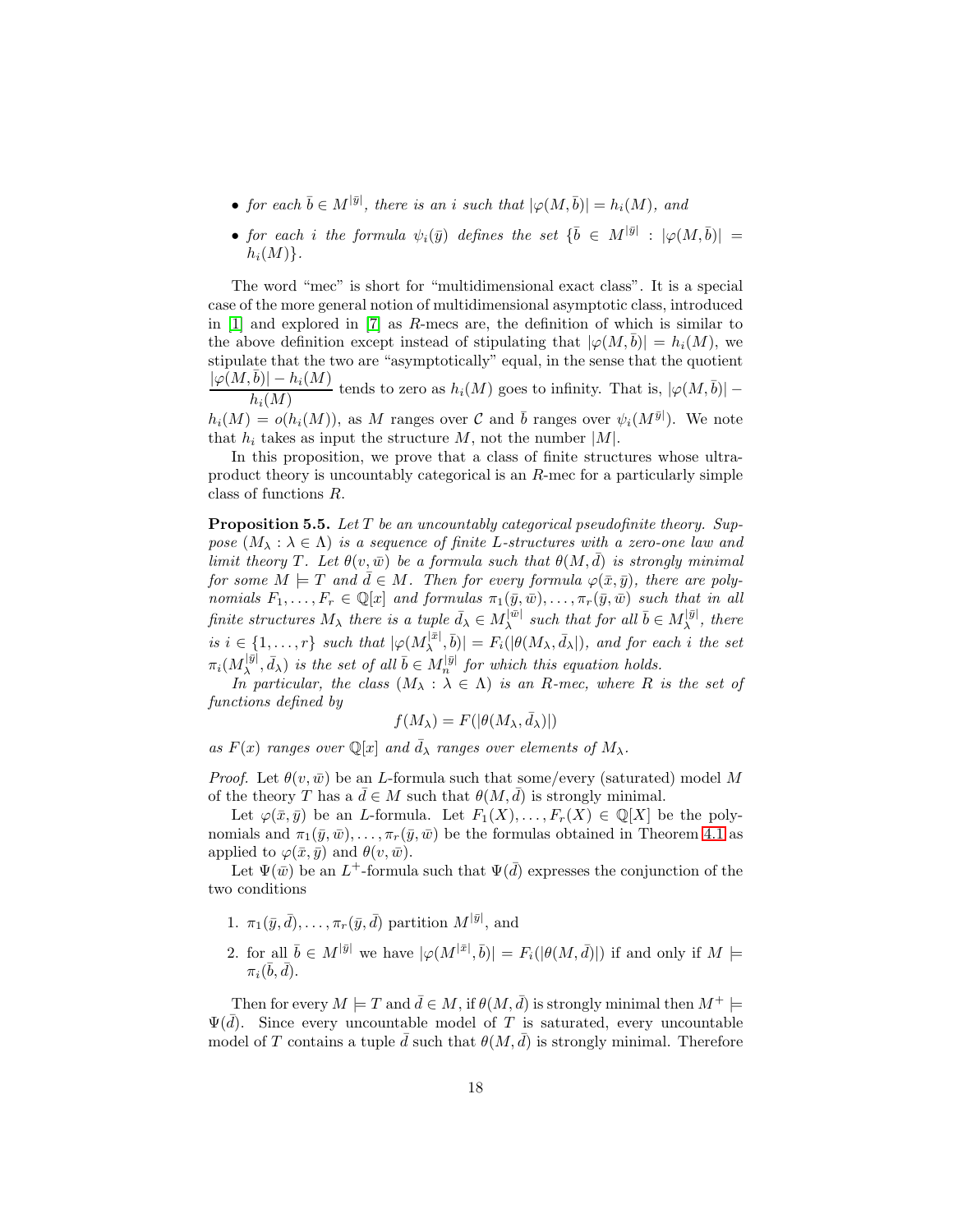whenever  $M$  is a pseudofinite ultraproduct which satisfies  $T$ , the expanded structure  $M^+$  satisfies the L<sup>+</sup>-sentence  $\exists \bar{w}\Psi(\bar{w})$ .

By assumption, every nonprincipal ultraproduct of the family  $(M_\lambda : \lambda \in \Lambda)$ satisfies the theory  $T$ . Therefore every infinite ultraproduct of the expanded finite structures  $M^{\pm}_{\lambda}$  satisfies the sentence  $\exists \bar{w}\Psi(\bar{w})$ . Hence this sentence is satisfied in all but finitely many of the  $L^+$ -expansions  $M^+_\lambda$ . If  $M^+_\lambda$  satisfies  $\exists \bar{w} \Psi(\bar{w})$ then, taking  $\bar{d}_{\lambda}$  to be a witness, the structure  $M_{\lambda}^{+}$  satisfies the conclusion of the proposition.

Let  $M_1, \ldots, M_k$  be the finitely many structures in our family whose expansions  $M_i^+$  do not satisfy the  $L^+$ -formula  $\exists \bar{w}\Psi(\bar{w})$ . Let N be a number greater than max $\{|M_1|, \ldots, |M_k|\}$ . Let us add polynomials  $F_{r+1}(X), \ldots, F_{r+N}(X)$  where  $F_{r+k}(X)$  is the constant polynomial  $k-1$ , and add new formulas  $\pi_{r+1}(\bar{y}, \bar{w}), \ldots, \pi_{r+N}(\bar{y}, \bar{w})$ where  $\pi_{r+k}(\bar{b}, \bar{d})$  expresses " $|\varphi(M, \bar{b})| = k - 1$ ". Finally, let us modify the formulas  $\pi_1(\bar{y}, \bar{w}), \ldots, \pi_r(\bar{y}, \bar{w})$  by conjoining them each with a formula such that  $\pi_i(\bar{b}, \bar{d})$  implies " $|\varphi(M, \bar{b})| \geq N$ ". With this alteration, the conclusion of the proposition holds for every structure  $M_{\lambda}$ .  $\Box$ 

The following notion was introduced by Elwes in [\[3\]](#page-22-3).

<span id="page-18-1"></span>**Definition 5.6.** A family of finite L-structures  $(M_\lambda : \lambda \in \Lambda)$  is a N-dimensional asymptotic class if for every L-formula  $\varphi(\bar{x}, \bar{y})$ , there exist finitely many pairs  $(\mu_1, d_1), \ldots, (\mu_s, d_s) \in \mathbb{R}^{\geq 0} \times \omega$  and L-formulas  $\pi_1(\bar{y}), \ldots, \pi_s(\bar{y})$  over  $\emptyset$  such that for every  $\lambda \in M_{\lambda}$ , the following two conditions hold:

- The formulas  $\pi_1(\bar{y}), \ldots, \pi_s(\bar{y})$  partition  $M_\lambda^{|\bar{y}|}$  $\lambda^{|y|}$
- For  $i = 1, \ldots, s$ , we have that  $|\varphi(M_{\lambda}^{|\bar{x}|})|$  $|\bar{x}|, |\bar{b}| - \mu_i |M_\lambda|^{d_i/N} = o(|M_\lambda|^{d_i/N})$  as  $|M_\lambda|\to\infty$ , for  $\bar b\in\pi_i(M_\lambda^{|\bar y|})$  $_{\lambda}^{\scriptscriptstyle +|y|}$ ).

Clause 2 may be restated as: for every  $\epsilon > 0$  there is a number C such that whenever  $|M_{\lambda}| > C$  and  $\bar{b} \in \pi_i(M_{\lambda}^{|\bar{y}|})$  $\lambda^{|\mathcal{Y}|}$ ) we have

$$
\left| |\varphi(M_\lambda^{|\bar{x}|}, \bar{b}) - \mu_i |M_\lambda|^{d_i/N} \right| < \epsilon |M_\lambda|^{d_i/N}.
$$

We prove that a zero-one family of finite structures whose limit theory is uncountably categorical is an  $N$ -dimensional asymptotic class, where  $N$  is the Morley rank of the limit theory. As the definition of an N-dimensional asymptotic class requires that the formulas  $\pi_i$  be definable without parameters, while the conclusion of Proposition [5.5](#page-17-0) allows for parameters, we shall need the following fact, which for example may be found as a consequence of [\[5,](#page-22-6) 6.1.16].

<span id="page-18-0"></span>**Fact 5.7.** Let  $T$  be an uncountably categorical theory. Then every model of  $T$ contains a strongly minimal set defined by a formula whose parameters have an isolated type. That is, there exist formulas  $\kappa(\bar{w})$  and  $\theta(v,\bar{w})$  where  $\kappa(\bar{w})$  isolates a type p such that for a model  $M \models T$  and  $\overline{d} \in M$ , if  $tp(\overline{d}) = p$  then  $\theta(M, \overline{d})$  is strongly minimal.

We shall need the following corollary of Proposition [5.5.](#page-17-0)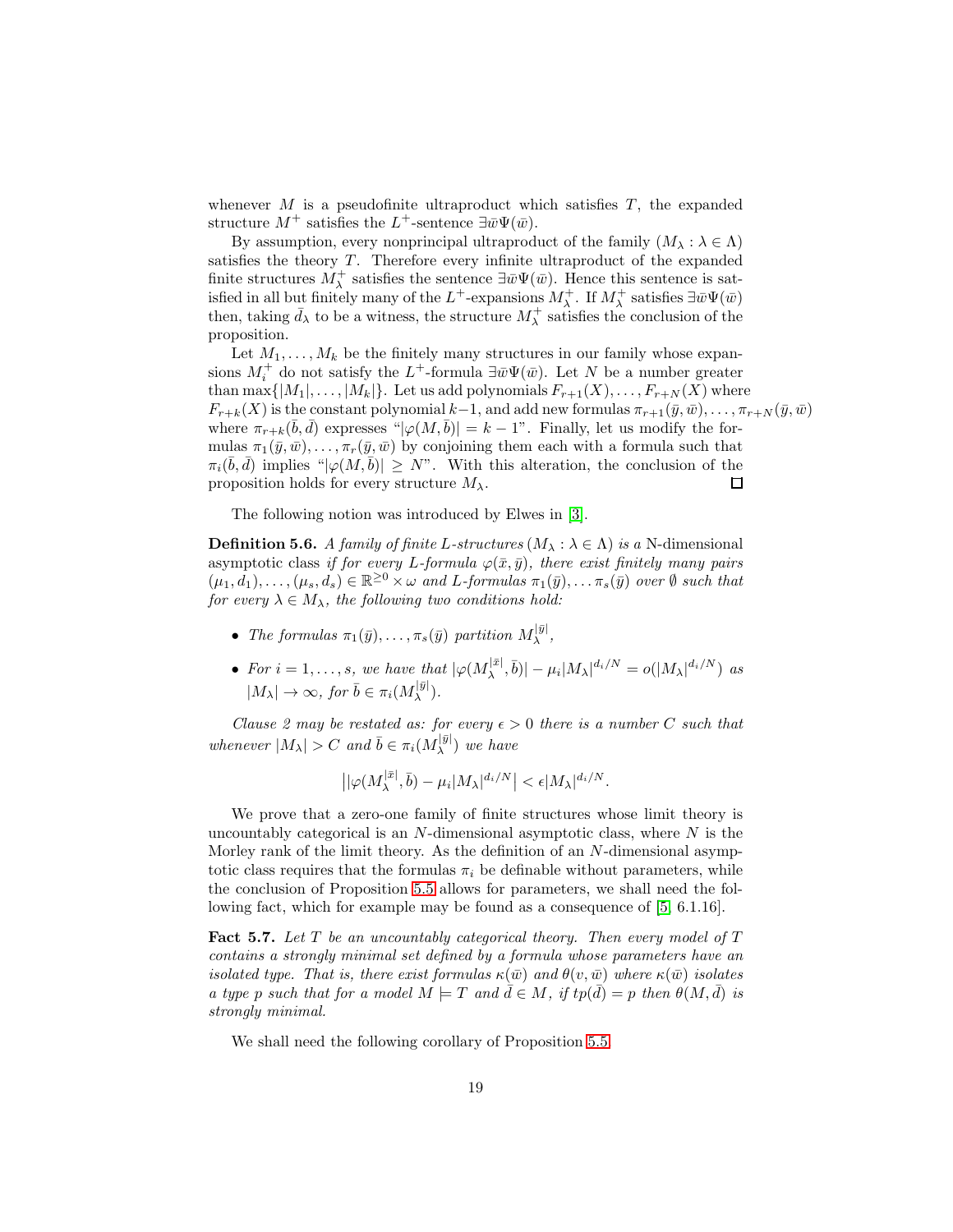<span id="page-19-0"></span>**Corollary 5.8.** Assume that  $(M_\lambda : \lambda \in \Lambda)$  is a zero-one class with uncountably categorical limit theory T. Let  $\kappa(\bar{w})$  and  $\theta(v,\bar{w})$  be as in Fact [5.7.](#page-18-0) Then in the conclusion of Proposition [5.5,](#page-17-0) the tuple  $d<sub>\lambda</sub>$  may be taken to be any tuple in  $\kappa(M_{\lambda}^{|\bar{w}|}$  $\lambda^{(w)}$ ), provided that this set is nonempty, which is the case in cofinitely many  $M_{\lambda}$ .

*Proof.* We slightly modify the proof of Proposition [5.5.](#page-17-0) We conjoin to  $\Psi(\bar{w})$ the formula  $\kappa(\bar{w})$ . Then it remains true that all-but-finitely many of the finite expansions  $M^+_{\lambda}$  satisfy  $\exists \bar{w}\Psi(\bar{w})$ , and we may explicitly encode out the finitely many counterexamples as in the proof of Proposition [5.5.](#page-17-0) □

For the counting clause of the definition of N-dimensional asymptotic class, we shall apply the following lemma about the asymptotics of the inverse function of a polynomial.

<span id="page-19-1"></span>**Lemma 5.9.** Let  $F(X) = a_n x^n + a_{n-1} x^{n-1} ... + a_1 x + a_0 \in \mathbb{R}[X]$ , with  $a_n > 0$ . Let  $C \in \mathbb{R}$  be such that the function  $F(x)$  is increasing on  $[C,\infty)$ , and let  $F^{-1} : [F(C), \infty) \to [C, \infty)$  be the inverse function. Then

$$
\lim_{x \to \infty} [(x/a_n)^{1/n} - F^{-1}(x)] = \frac{a_{n-1}}{na_n}
$$

.

Furthermore, let  $G(x) = b_m x^m + b_{m-1} x^{m-1} + \ldots + b_1 x + b_0$ . Then

 $(b_m/a_n^{m/n})x^{m/n} - G(F^{-1}(x)) = o(x^{m/n}).$ 

*Proof.* We compare  $F(X)$  to polynomials of the form

$$
a_n(x+\alpha)^n = a_nx^n + a_n \cdot n\alpha x^{n-1} + \ldots + a_n \cdot n\alpha^{n-1}x + a_n\alpha^n.
$$

Note that the inverse of  $a_n(x+\alpha)^n$  is  $(x/a_n)^{1/n} - \alpha$ .

It is easily seen that  $a_n(x+\alpha)^n > F(x)$  for sufficiently large x if  $a_n \cdot n\alpha > a_{n-1}$ – that is, if  $\alpha > a_{n-1}/(na_n)$  – and that  $a_n(x+\beta)^n < F(x)$  for sufficiently large x if  $\beta < a_{n-1}/(na_n)$ .

In general, if  $f(x), g(x) : \mathbb{R} \to \mathbb{R}$  are increasing functions such that  $f(x) >$  $g(x)$  for all (sufficiently large) x, then  $f^{-1}(x) < g^{-1}(x)$  for all (sufficiently large) x. Therefore if  $\alpha > a_{n-1}/(na_n)$  we have that  $(x/a_n)^{1/n} - \alpha < F^{-1}(x)$ eventually, and if  $\beta < a_{n-1}/(na_n)$  then  $(x/a_n)^{1/n} - \beta > F^{-1}(x)$  eventually. Rearranging these inequalities, we obtain that  $\beta < (x/a_n)^{1/n} - F^{-1}(x) < \alpha$ eventually for all  $\alpha > a_{n-1}/(na_n) > \beta$ , which proves that

$$
\lim_{x \to \infty} (x/a_n)^{1/n} - F^{-1}(x) = a_{n-1}/(na_n).
$$

To prove that

$$
(b_m/a_n^{m/n})x^{m/n} - G(F^{-1}(x)) = o(x^{m/n})
$$

it suffices to prove the asymptotic equations

$$
b_m(x/a_n)^{m/n} - G((x/a_n)^{1/n}) = o(x^{m/n})
$$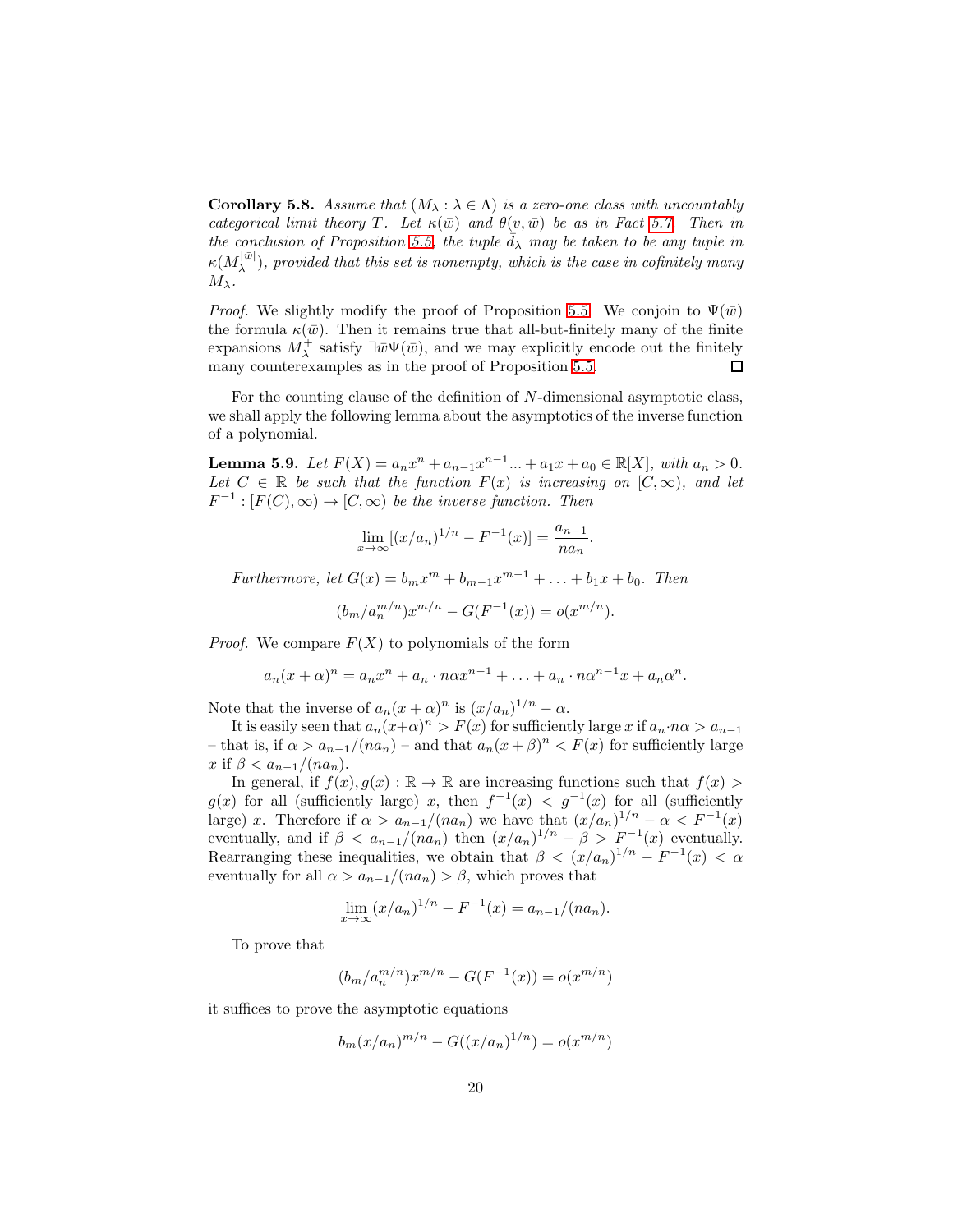$$
G((x/a_n)^{1/n}) - G(F^{-1}(x)) = o(x^{m/n}).
$$

For the first, rewrite

$$
\lim_{x \to \infty} \frac{b_m(x/a_n)^{m/n} - G((x/a_n)^{1/n})}{x^{m/n}}
$$

$$
\lim_{z \to \infty} \frac{b_m z^m - G(z)}{a_n^{m/n} z^m}
$$

after making the variable substitution  $z = (x/a_n)^{1/n}$ . The numerator is a polynomial of degree less than  $m$ , therefore the limit is 0 as required.

To verify the second asymptotic equation, we observe that the first part of this lemma implies the existence of a B such that  $F^{-1}(x) \in ((x/a_n)^{1/n} B, (x/a_n)^{1/n} + B$  for all x. Then

$$
|G(F^{-1}(x)) - G((x/a_n)^{1/n})| < |G((x/a_n)^{1/n} + B) - G((x/a_n)^{1/n} - B)|
$$

for sufficiently large  $x$ . Therefore it suffices to show

$$
\lim_{x \to \infty} \frac{G((x/a_n)^{1/n} + B) - G((x/a_n)^{1/n} - B)}{x^{m/n}} = 0
$$

which is equivalent to saying

$$
\lim_{z \to \infty} \frac{G(z+B) - G(z-B)}{z^m} = 0
$$

as in the previous calculation. The polynomial  $G(z + B) - G(z - B)$  simplifies to a polynomial of degree less than  $m$ , and so the limit is correct, and the conclusion of the lemma is true.  $\Box$ 

With this lemma, we are able to prove that any class of finite structures with a zero-one law (as defined earlier) and uncountably categorical limit theory is an  $N$ -dimensional asymptotic class, where  $N$  is the Morley rank of the limit theory.

**Proposition 5.10.** Let  $T$  be an uncountably categorical pseudofinite theory. Suppose  $(M_\lambda : \lambda \in \Lambda)$  is a sequence of finite L-structures such that  $\prod M_\lambda \models$ T for every non-principal ultrafilter U on  $\omega$ . Then  $(M_\lambda : \lambda \in \Lambda)$  is an Ndimensional asymptotic class, where  $N$  is the Morley rank of  $T$ .

*Proof.* Let  $\kappa(\bar{w})$ ,  $\theta(v, \bar{w})$  and p be as in Fact [5.7.](#page-18-0)

First we show Definition [5.6](#page-18-1) holds for the formula  $\theta(x,\bar{y}) \wedge \kappa(\bar{w})$  (with variables as in that definition partitioned as  $x, \bar{y}\bar{w}$ . We apply Corollary [5.8](#page-19-0) to the formula " $x = x$ " to obtain polynomials

$$
F_1(X),\ldots,F_r(X)\in\mathbb{Q}[X]
$$

and

as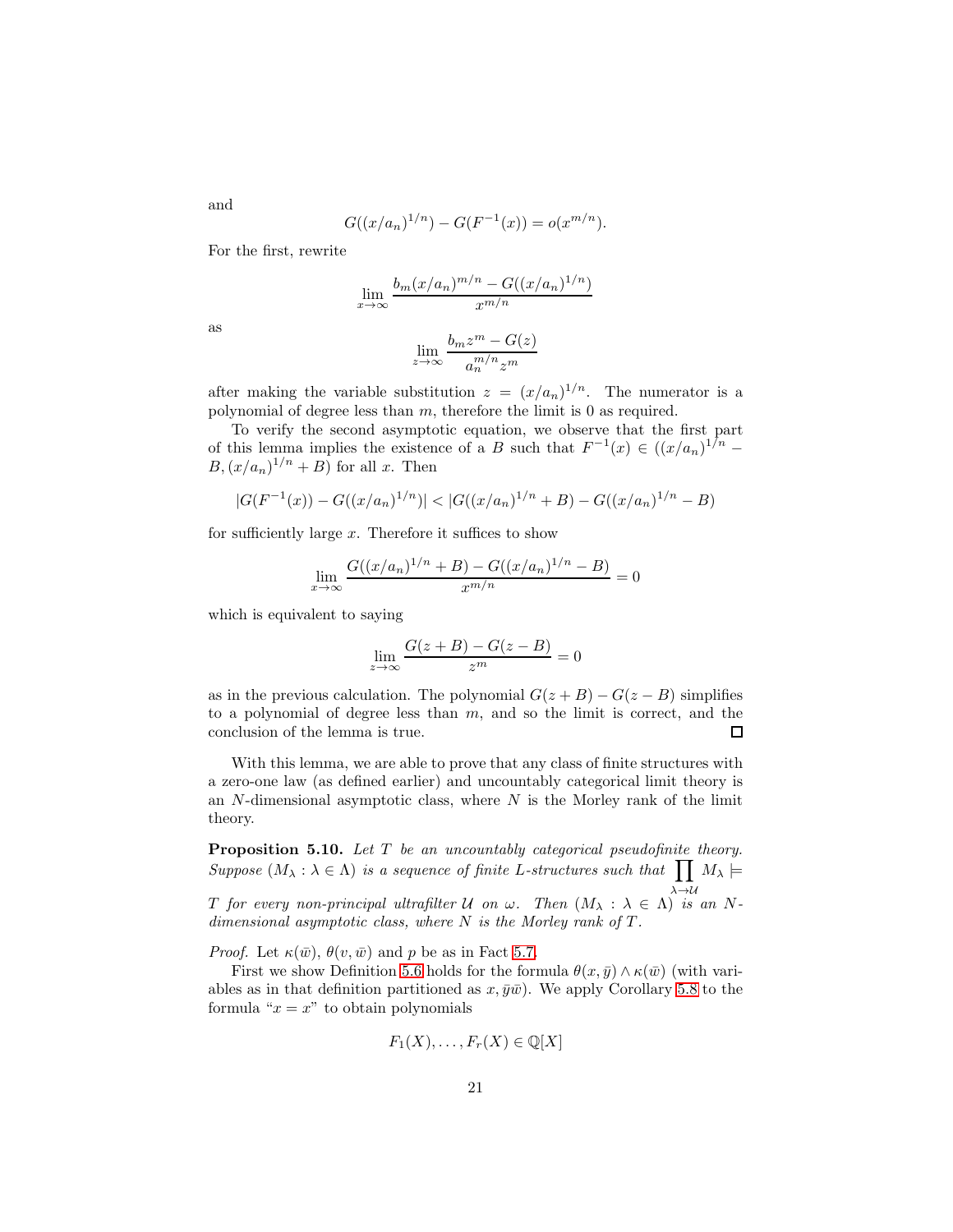of the Morley rank of the formula (which is N) and formulas  $\pi_1(\bar{w}), \ldots, \pi_r(\bar{w})$ . Let i be such that  $p \vdash \pi_i(\bar{w})$ . Then  $M_\lambda \models (\kappa(\bar{w}) \rightarrow \pi_i(\bar{w}))$  for cofinitely many  $M_{\lambda}$ . For such a  $M_{\lambda}$ , if  $M_{\lambda} \models \kappa(\bar{d})$  then  $|M_{\lambda}| = F_i(|\theta(M_{\lambda}, \bar{d})|)$ . If  $M_{\lambda} \models \kappa(\bar{d}')$ as well then  $|M_{\lambda}| = F_i(|\theta(M_{\lambda}, \bar{d}'))|$ . By injectivity of polynomials on a tail, this implies the existence of a C such that for  $|M_{\lambda}| > C$ , if  $\bar{d}, \bar{d}' \in \kappa(M_{\lambda}^{|\bar{w}|})$  $\lambda^{(w)}$ then  $|\theta(M_\lambda, \bar{d})| = |\theta(M_\lambda, \bar{d}')|$ , and  $|M_\lambda| = F_i(|\theta(M_\lambda, \bar{d})|)$ . Let  $F(X) = F_i(X) =$  $a_N X^N + \ldots + a_1 X + a_0$ . It follows from Lemma [5.9](#page-19-1) that

$$
\lim_{|M_{\lambda}| \to \infty} \frac{|\theta(M_{\lambda}, \bar{d})| - (1/a_N)^N |M_{\lambda}|^{1/N}}{|M_{\lambda}|^{1/N}} = 0
$$

if we take  $\bar{d} \in \kappa(M_{\lambda}^{|\bar{w}|})$  $\lambda^{|w|}$ ).

Now let  $\varphi(x_1,\ldots,x_n,\bar{y})$  be an arbitrary *L*-formula. Apply Corollary [5.8](#page-19-0) to  $\varphi(x_1,\ldots,x_n,\bar{y})$  to get polynomials  $G_1(X),\ldots,G_s(X)$  and formulas  $\pi_1(\bar{y},\bar{w}),\ldots,\pi_s(\bar{y},\bar{w})$ such that the conclusion of that proposition holds. Then if  $\overline{b}, \overline{d} \in M_\lambda$  with  $|M_\lambda|$ sufficiently large and  $M_{\lambda} \models \kappa(\bar{d}) \wedge \pi_i(\bar{b}, \bar{d})$  then  $|\varphi(M_{\lambda}^n, \bar{b})| = G_i(|\theta(M_{\lambda}, \bar{d})|) =$  $G_i(F^{-1}(|M_\lambda|)).$  For each  $i=1,\ldots,s$  let  $G_i(X) = a_{i,N_i}X^{N_i} + \ldots + a_{i,1}X + a_{i,0}$ . By Lemma [5.9,](#page-19-1) we have

$$
\lim_{x \to \infty} \frac{G_i(F^{-1}(x)) - (a_{i,N_i}/a_N^{1/N})x^{N_i/N}}{x^{N_i/N}} = 0.
$$

Therefore we have

$$
\lim_{x \to \infty} \frac{|\varphi(M_\lambda^n, \bar{b})| - (a_{i, N_i}/a_N^{1/N}) |M_\lambda|^{N_i/N}}{|M_\lambda|^{N_i/N}} = 0
$$

for all  $\bar{b}, \bar{d} \in M_\lambda$  with  $M_\lambda \models \pi_i(\bar{b}, \bar{d}) \wedge \kappa(\bar{d})$ . That is,

$$
|\varphi(M_\lambda^n, \bar{b})| - (a_{i,N_i}/a_N^{1/N})|M_\lambda|^{N_i/N} = o(|M_\lambda|^{N_i/N}),
$$

whence the definition of N-dimensional asymptotic classes almost applies to the formula  $\varphi(\bar{x}, \bar{y})$ , with  $(\mu_i, d_i)$  being  $((a_{i,N_i}/a_N^{1/N}), N_i)$  and defining formulas being " $\exists \bar{w}[\kappa(\bar{w}) \wedge \pi_i(\bar{y}, \bar{w})]$ ." The only difference from the definition is that the defining formulas do not necessarily partition every  $M_{\lambda}$ . However they do partition all  $M_{\lambda}$  with  $|M_{\lambda}|$  sufficiently large. This is sufficient for the family to be an N-dimensional asymptotic class – in general, an N-dimensional asymptotic class remains so after adding arbitrarily many structures of size at most  $K$ , for any fixed K.  $\Box$ 

#### <span id="page-21-1"></span>References

- [1] Anscombe, S., Macpherson, D.,Steinhorn, C., Wolf, D. "Multidimensional asymptotic classes and generalised measurable structures" In preparaion. (2016)
- <span id="page-21-0"></span>[2] Buechler, S. Essential Stability Theory Springer, Perspectives in mathematical logic series (2002)